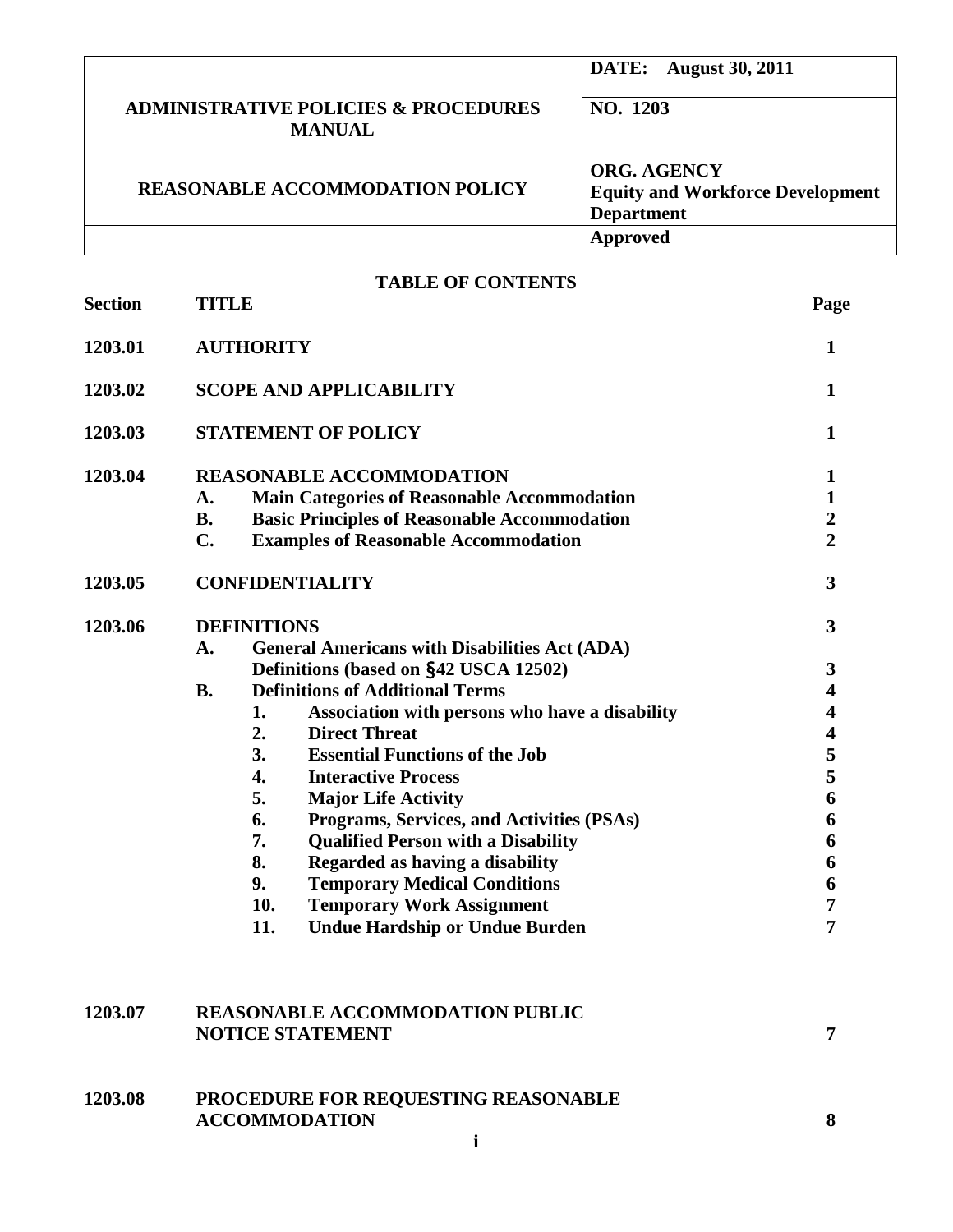|         | A.             |    | <b>Accommodation for Applicants</b>                   | 8                |
|---------|----------------|----|-------------------------------------------------------|------------------|
|         |                | 1. | <b>Timeframe for Submitting Requests</b>              | ${\bf 8}$        |
|         |                | 2. | <b>Submitting an Accommodation Request</b>            | ${\bf 8}$        |
|         |                | 3. | <b>Documenting the Request</b>                        | 8                |
|         |                | 4. | <b>Applicant Suggestions for Accommodation and</b>    |                  |
|         |                |    | <b>Interactive Process</b>                            | $\bf{8}$         |
|         |                | 5. | <b>Medical Documentation</b>                          | $\boldsymbol{9}$ |
|         |                | 6. | <b>Agreeing on an Accommodation</b>                   | $\boldsymbol{9}$ |
|         |                | 7. | <b>Employment Testing</b>                             | $\boldsymbol{9}$ |
|         |                | 8. | <b>Medical Examinations</b>                           | $\boldsymbol{9}$ |
|         |                | 9. | <b>Conditional Job Offers</b>                         | $\boldsymbol{9}$ |
|         | <b>B.</b>      |    | <b>Accommodation for Employees</b>                    | 10               |
|         |                | 1. | <b>Employees with Permanent Disabilities</b>          | 10               |
|         |                |    | <b>Requesting an Accommodation and the</b><br>a.      |                  |
|         |                |    | <b>Interactive Process</b>                            | 10               |
|         |                |    | <b>Required Medical Documentation [RA/2]</b><br>b.    | 10               |
|         |                |    | <b>Request for Second Medical Opinion</b><br>c.       | 10               |
|         |                |    | d.<br><b>Determining the Accommodation</b>            | 11               |
|         |                |    | <b>Undue Burden</b><br>e.                             | 11               |
|         |                |    | f.<br><b>Use of Personal Equipment</b>                | 11               |
|         |                |    | <b>Finalizing the Accommodation</b><br>g.             | 12               |
|         |                | 2. | <b>Employee Reassignment</b>                          | 12               |
|         |                |    | <b>Review of Department Vacancy</b><br>a.             | 12               |
|         |                |    | <b>Three Month City-Wide Search</b><br>b.             | 12               |
|         |                |    | <b>Temporary Work Assignment</b><br>c.                | 13               |
|         |                |    | d.<br><b>Employee Temporary Assignment Options</b>    | 13               |
|         |                |    | <b>Good Faith Placement Effort</b><br>e.              | 13               |
|         |                |    | f.<br><b>Medical Review of Placement Offer</b>        | 14               |
|         |                |    | <b>Department Appeal of Permanent Placement</b><br>g. | 14               |
|         |                |    | <b>Placement Offer</b><br>h.                          | 14               |
|         |                |    | i.<br><b>Probationary Period</b>                      | 15               |
|         |                |    | j.<br><b>Employee Termination</b>                     | 15               |
|         | $\mathbf C$    |    | <b>Accommodation for Residents</b>                    | 15               |
|         |                | 1. | <b>Separate Facilities</b>                            | 15               |
|         |                | 2. | <b>Meetings</b>                                       | 15               |
|         |                | 3. | <b>Leased Facilities</b>                              | 15               |
| 1203.09 |                |    | <b>VOLUNTARY ASSISTANCE TO EMPLOYEES WITH</b>         |                  |
|         |                |    | <b>TEMPORARY MEDICAL CONDITIONS</b>                   | 16               |
|         | A.             |    | <b>Requesting a Temporary Accommodation</b>           | 16               |
|         | <b>B.</b>      |    | <b>Documenting the Temporary Accommodation</b>        | 16               |
|         | $\mathbf{C}$ . |    | <b>Request for Medical Opinions</b>                   | 16               |
|         | D.             |    | <b>Interactive Process</b>                            | 16               |
|         | E.             |    | <b>Temporary Work Assignment</b>                      | 17               |
|         | F.             |    | <b>Periodic Medical Reports</b>                       | 17               |
| 1203.10 |                |    | UNDUE HARDSHIP/UNDUE BURDEN AND                       |                  |
|         |                |    | <b>DIRECT THREAT</b>                                  | 17               |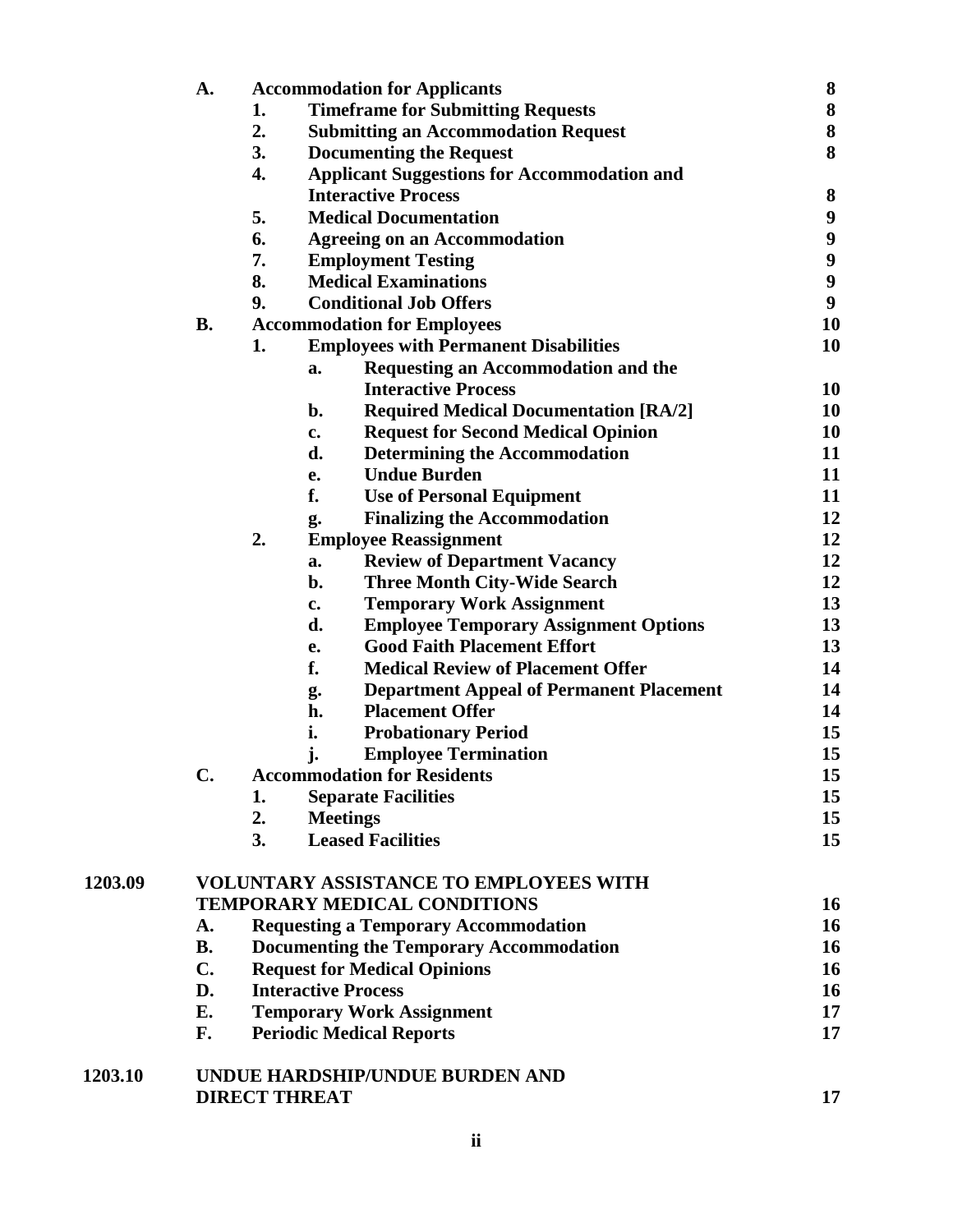|          | A.            | 1.<br><b>Undue Hardship/Undue Burden</b>                | 17 |
|----------|---------------|---------------------------------------------------------|----|
|          |               | <b>Direct Threat</b><br>2.                              | 18 |
| 1203.11  |               | <b>EQUALLY EFFECTIVE COMMUNICATION</b>                  | 19 |
|          | A.            | <b>Auxiliary Aid</b>                                    | 19 |
|          | <b>B.</b>     | <b>Readers/Interpreters</b>                             | 19 |
| 1203.12  |               | <b>GENERAL POLICIES</b>                                 | 20 |
|          | A.            | <b>Leave Benefits</b>                                   | 20 |
|          | <b>B.</b>     | <b>Permanent Disabilities and Retirement Benefits</b>   | 20 |
|          | $C_{\bullet}$ | <b>Performance as an Essential Function</b>             | 20 |
|          | D.            | <b>ADA, Worker's Compensation and Uniform Services</b>  |    |
|          |               | <b>Employment and Reemployment Rights Act (USERRA)</b>  | 20 |
|          | E.            | <b>Education and Training of Employees</b>              | 21 |
|          | F.            | Confidentiality                                         | 21 |
|          | G.            | <b>Training Opportunities</b>                           | 21 |
| 1203.13  |               | <b>FUNDING</b>                                          | 21 |
|          | A.            | <b>Department Responsibility</b>                        | 21 |
|          | <b>B.</b>     | <b>Employee Responsibility</b>                          | 22 |
|          | $C_{\bullet}$ | <b>Assistance from Equity and Workforce Development</b> | 22 |
|          | D.            | <b>Prohibition Against Additional Charges</b>           | 22 |
|          | E.            | <b>Non-obligation for Personal Devices</b>              | 22 |
| 1203.14. |               | FILING A COMPLAINT OF DISCRIMINATION                    |    |
|          |               | <b>BASED ON DISABILITIES</b>                            | 22 |
|          | A.            | <b>Procedures for Employees</b>                         | 22 |
|          |               | 1.<br><b>Informal Level</b>                             | 23 |
|          |               | <b>Formal Level</b><br>2.                               | 23 |
|          | <b>B.</b>     | <b>Procedures for Applicants</b>                        | 24 |
|          | C.            | <b>Procedures for Residents</b>                         | 24 |
| 1203.15  |               | <b>NON-RETALIATION</b>                                  | 24 |
| 1203.16  | <b>FORMS</b>  |                                                         | 24 |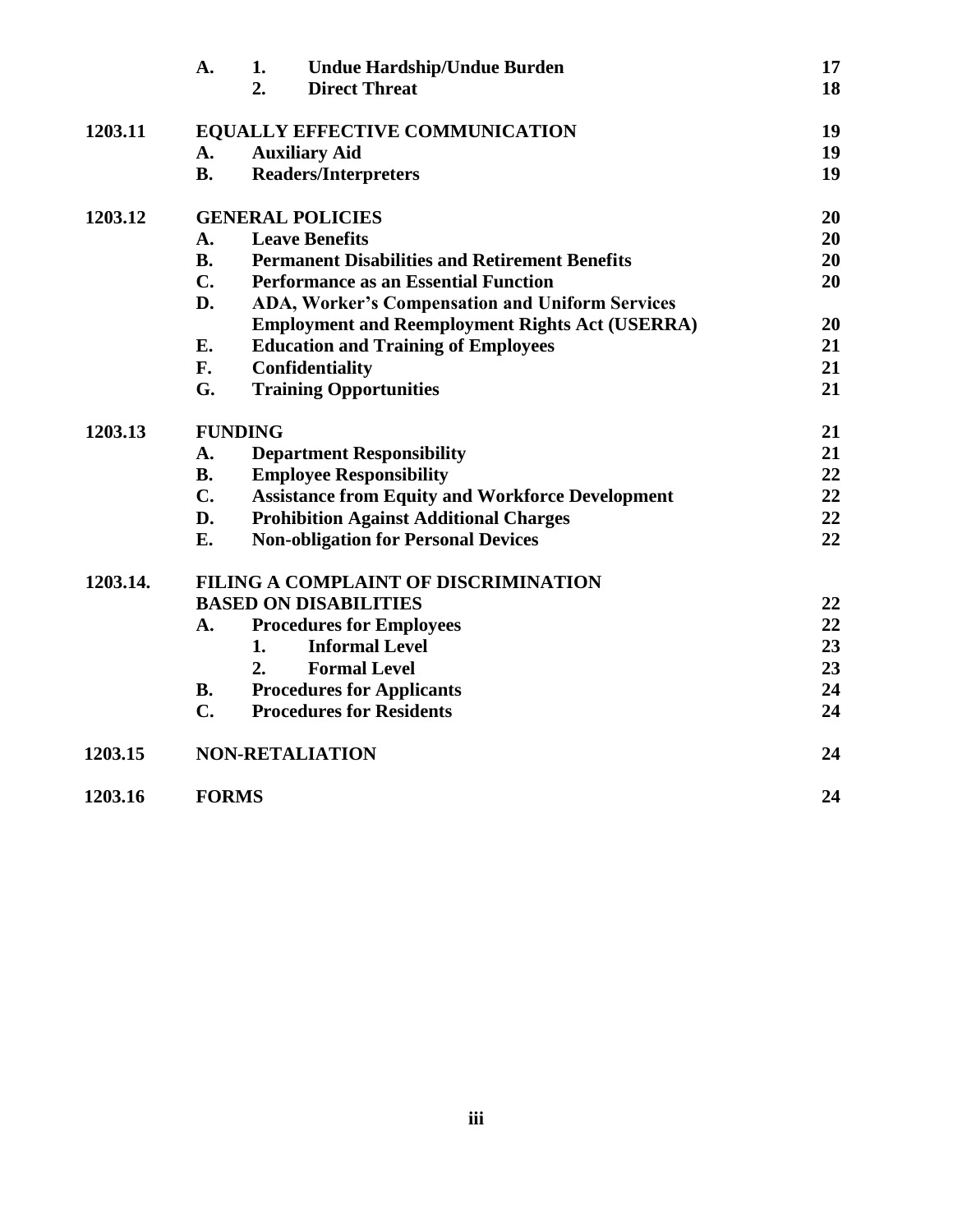|                                                        | NO.     |
|--------------------------------------------------------|---------|
| <b>ADMINISTRATIVE POLICIES &amp; PROCEDURES MANUAL</b> | 1203    |
|                                                        | PAGE    |
|                                                        | 1 OF 23 |

### **1203.01 AUTHORITY**

The City's good-faith efforts to comply with the Americans with Disabilities Act of 1990, as amended.

#### **1203.02 SCOPE AND APPLICABILITY**

This regulation shall apply to all applicants, employees and residents of the City of Tallahassee.

#### **1203.03 STATEMENT OF POLICY**

It is the policy of the City of Tallahassee to promote the comprehensive realization of equal opportunity by providing equally effective reasonable accommodation to all applicants, employees and residents with disabilities, unless doing so imposes an undue hardship on the City organization or program, or would be a direct threat to the individual or others in the program or in the City organization.

The efforts of the City extend beyond the requirements of ADA based on its commitment to create a stable workforce but are not intended to provide greater benefits than those specified by law.

Specifically, the City resolves to carry out the intent of the ADA through a willingness to reasonably accommodate qualified applicants, employees and residents with disabilities, whether hidden or manifest. To this extent, creativity and flexibility in the modification of processes related to applying for positions and performing essential functions of jobs and accessibility to programs, services, and activities would be considered to reasonably accommodate persons with disabilities. Assistant City Managers, the leadership team, division directors, and supervisors are specifically responsible within their particular organizations for publicizing and enforcing this policy.

### **1203.04 REASONABLE ACCOMMODATION**

Reasonable accommodation is an adaptation of the workplace or a process that allows an otherwise qualified individual with a disability to perform the essential functions of a job, or participate in an event or activity.

#### **A. Main Categories of Reasonable Accommodation**

1. Accommodations that are required to ensure equal opportunity in the application process.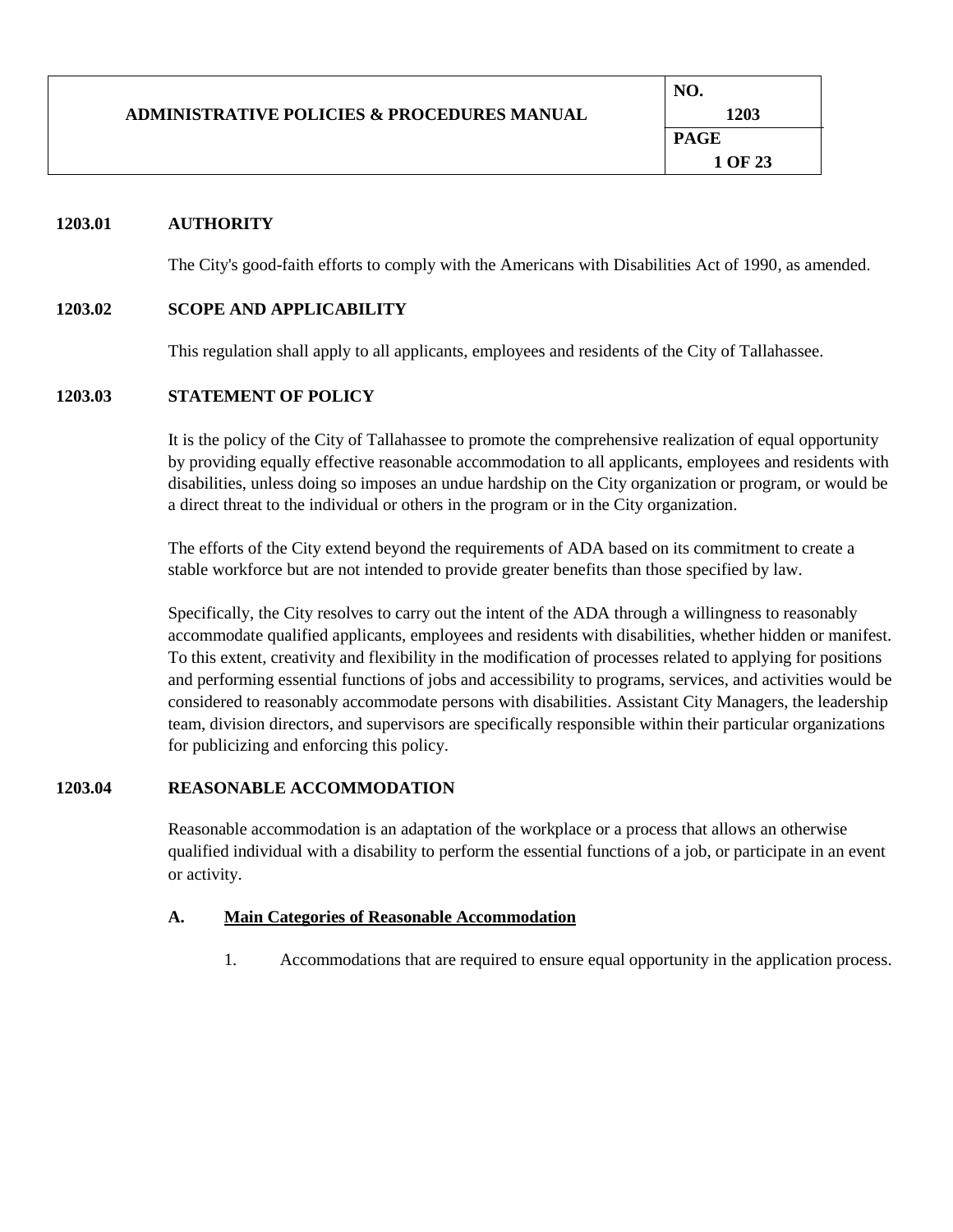|                                                        | NO.         |
|--------------------------------------------------------|-------------|
| <b>ADMINISTRATIVE POLICIES &amp; PROCEDURES MANUAL</b> | 1203        |
|                                                        | <b>PAGE</b> |
|                                                        | 2 OF 23     |
|                                                        |             |

- 2. Accommodations that enable City employees with disabilities to perform the essential functions of the position they hold or apply for.
- 3. Accommodations that enable City employees with disabilities to have access to the benefits and privileges of employment enjoyed by employees without disabilities.
- 4. Accommodations that enable residents with disabilities to participate and have access to the benefits and privileges of programs, services and activities offered by the City.

### **B. Basic Principles of Reasonable Accommodation**

- 1. Reasonable accommodation enables individuals to perform the essential functions of their jobs or have access to the benefits or privileges equal to those of other similarly situated employees and residents without disabilities.
- 2. Reasonable accommodation applies only to accommodations for persons with disabilities that reduce barriers to employment or to a particular program, service, or activity.
- 3. The reasonable accommodation does not have to be the best one available, as long as it is equally effective for the purpose, as demonstrated by the City.
- 4. The City is not required to provide an accommodation that is primarily for personal use.
- 5. The City is not required to create a position to accommodate an employee.

#### **C. Examples of Reasonable Accommodation Include, but are not Limited to, the Following:**

- 1. Providing qualified interpreters and readers or other auxiliary aids and services;
- 2. Acquisition or modification of equipment and devices;
- 3. Part-time or modified work schedules;
- 4. Flexible leave policies;
- 5. Job restructuring;
- 6. Relocation of an activity to a more accessible site;
- 7. Adjusting and modifying examinations, training materials and policies;
- 8. Provision of accessible parking spaces;
- 9. Placement in "trainee" status.
- 10. Reassignment to a vacant position (which is not a promotion) for which he or she is qualified.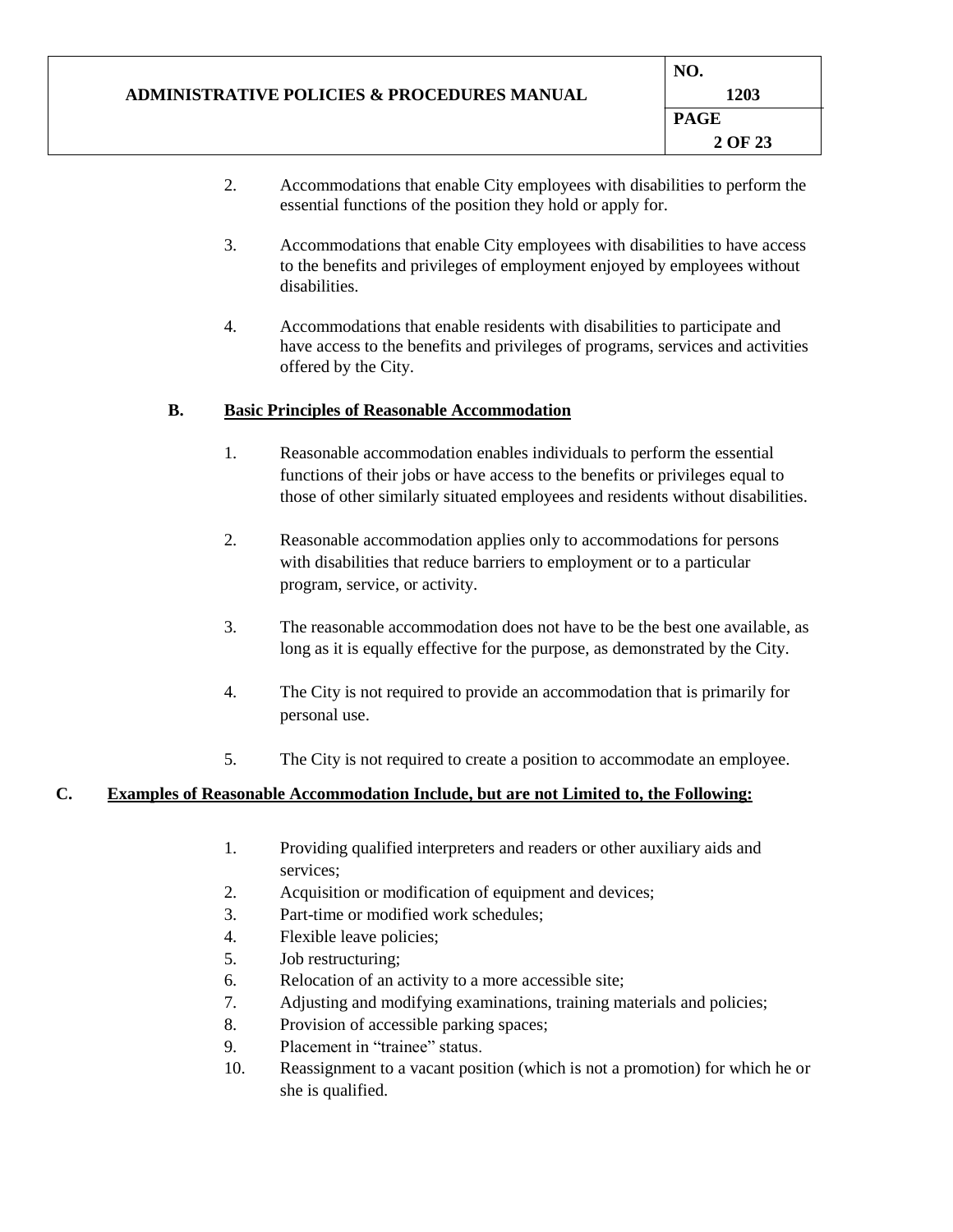|                                                        | NO.         |
|--------------------------------------------------------|-------------|
| <b>ADMINISTRATIVE POLICIES &amp; PROCEDURES MANUAL</b> | 1203        |
|                                                        | <b>PAGE</b> |
|                                                        | 3 OF 23     |
|                                                        |             |

### **1203.05 CONFIDENTIALITY**

The result of medical examinations and inquiries must be kept confidential and maintained in separate secured files. Confidential information will be made available to those persons authorized by the individual and may be released in the following three circumstances:

- 1. Supervisors and managers may be informed regarding necessary restrictions on the work or duties of the employee and necessary accommodations;
- 2. First aid and safety personnel may be informed, when appropriate, if the disability might require emergency treatment, and;
- 3. Government officials investigating compliance shall be provided relevant information upon request.

### **1203.06 DEFINITIONS**

# **A. General Americans with Disabilities Act (ADA) Definitions (based on** §**42 USCA 12502)**

### 1. A disability is defined as "**A physical or mental condition that substantially limits one or more of the major life activities of an individual.** "

- a. A **physical condition** includes any physiological disorder or condition, cosmetic disfigurement, or anatomical loss affecting one or more of the following body systems: neurological; musculoskeletal; special sense organs; respiratory (including speech organs), cardiovascular; reproductive; digestive; genito-urinary; hemic and lymphatic; skin; and endocrine.
- b. A **mental or psychological disorder** includes mental retardation, organic brain syndrome, emotional or mental illness, and specific learning disabilities.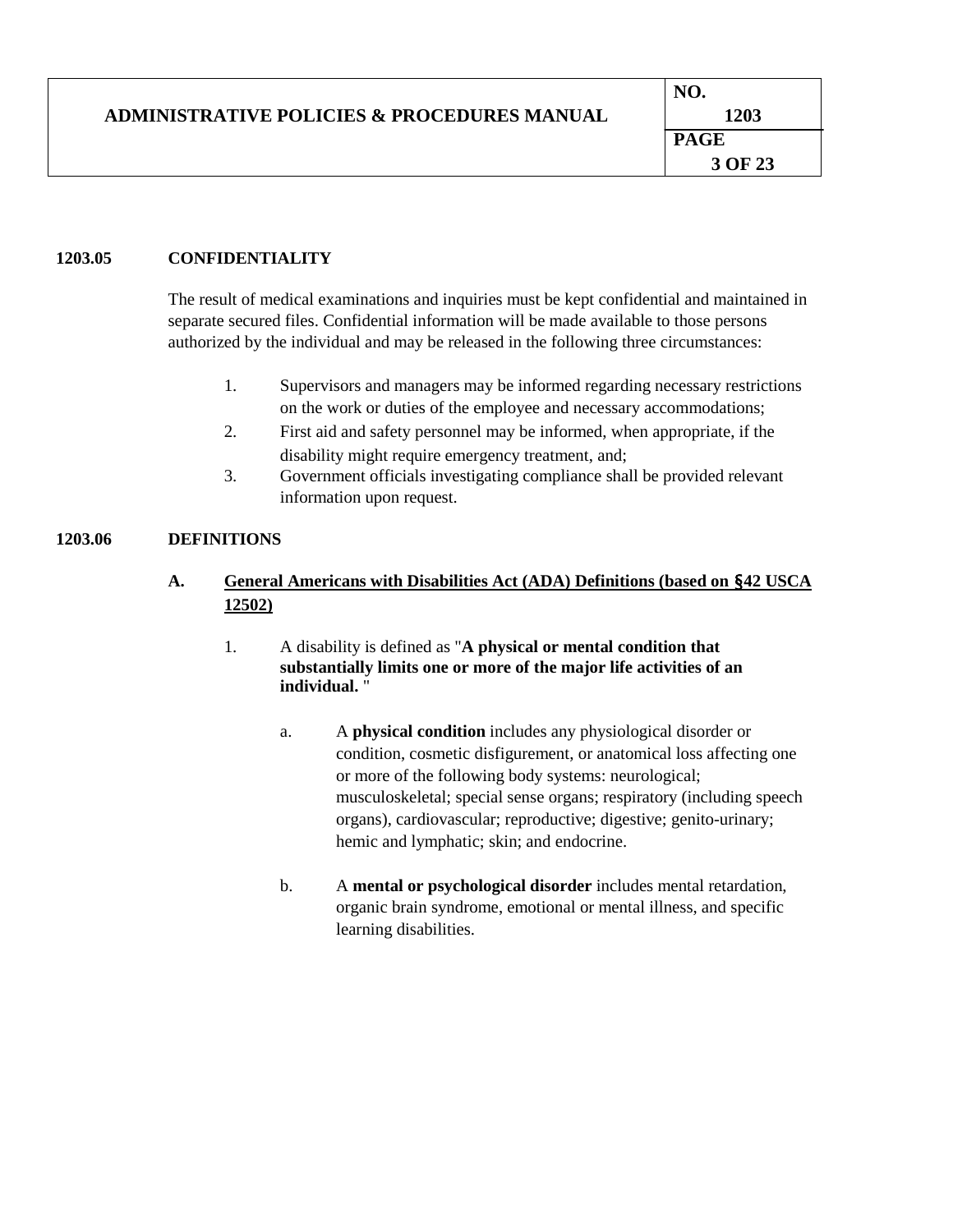|                                                        | NO.         |
|--------------------------------------------------------|-------------|
| <b>ADMINISTRATIVE POLICIES &amp; PROCEDURES MANUAL</b> | 1203        |
|                                                        | <b>PAGE</b> |
|                                                        | 4 OF 23     |
|                                                        |             |

### 2. **"Discrimination"** under the ADA is defined as:

- a. Limiting, segregating, or classifying an applicant, employee or resident in a way that adversely affects the opportunities or status of an individual because of the individual's disability,association with a person or persons with disability, having a history of a disability or being regarded as an individual with a disability.
- b. Participating in a contractual or other relationship such as employment of referral agencies, labor unions, or other organizations that provide fringe benefits, training, or apprenticeship programs that subject a qualified applicant or employee with a disability to discrimination.
- c. Utilizing standards, criteria, and methods of administration that effectuate discrimination.
- d. Excluding or denying jobs and benefits because of an association with a person with physical or mental impairments.
- e. Failure to make reasonable accommodation as required, or denying employment opportunities to an applicant or employee on the basis of the need to make a reasonable accommodation for the individual's physical or mental impairments.
- f. Using qualification standards, employment tests and other selection criteria that effectuate discrimination.
- g. Utilizing subjective or unequal treatment based on characteristics that are beyond the control of a person with a disability which result from stereotypical assumptions that do not truly indicate the ability to participate in, or contribute to society.

### **B. Definitions of Additional Terms**

- **1. "Association with persons who have a disability"** refers to discriminatory treatment because an applicant, employee, or resident has a family member or friend with a disability, or associates with persons with disabilities.
- **2.** A **"Direct Threat"** is a significant risk posed to the health or safety of a person with a disability, co-worker, the public and/or others, which cannot be eliminated by reasonable accommodation.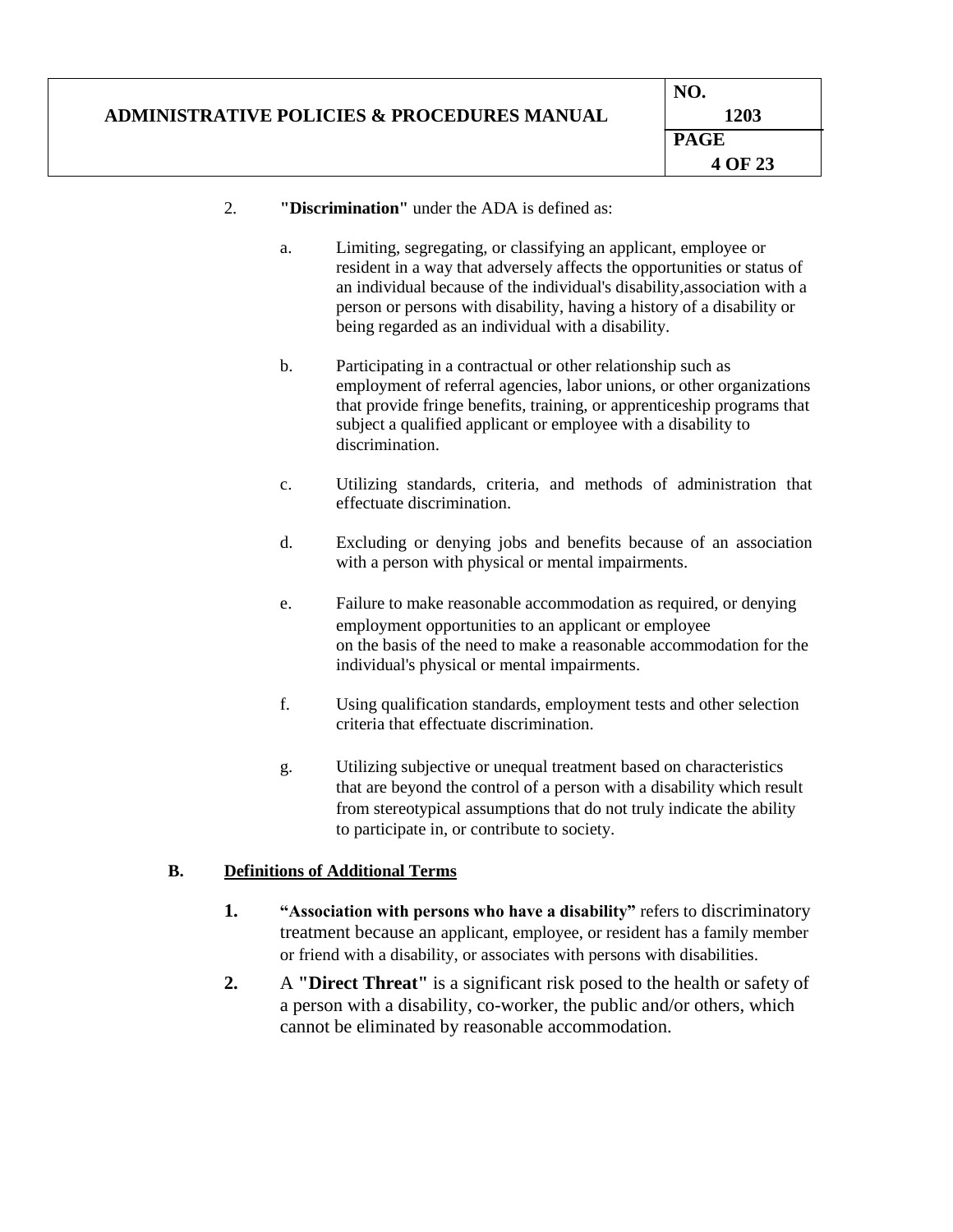# **ADMINISTRATIVE POLICIES & PROCEDURES MANUAL**

# **3. Essential Functions of the Job**

Essential functions are the fundamental job duties of the employment positions held or applied for. Attendance is considered an essential function of all City jobs. Absenteeism that exceed 1200 hours of any type leave approved for illness, in a twelve-month period, whether intermittent, or consecutively, is an indication that an employee may be unable to perform the essential functions of the job.

# **4. Interactive Process**

The interactive process includes the affected department and the applicant or employee with a permanent disability or temporary medical condition engaging in the decision making process regarding the most appropriate accommodations needed for the application process or the job. The affected department must make a reasonable effort to determine the appropriate accommodation. Once the employee has indicated a need for accommodation or assistance, or the need is open and obvious, the employing department should:

- a. analyze the particular job involved and determine its purpose and essential function;
- b. consult with the affected employee or applicant to assess the precise job limitations imposed by the individual's impairment or temporary medical condition and how those limitations could be overcome by reasonable accommodation;
- c. in consultation with the individual to be accommodated, identify the potential accommodation and assess the effectiveness each would have in enabling the affected individual to perform the job or participate in the application process; and
- d. consider the preference of the individual to be accommodated and select and implement the accommodation that is most appropriate for both the employee or the applicant and the department.

# **5. Major Life Activity**

This includes, but is not limited to, caring for oneself, performing manual tasks, seeing, hearing, eating, sleeping, walking, standing, lifting, bending, speaking, breathing, learning, reading, concentrating, thinking, communicating, and working. With respect to working, the individual must be unable to perform a broad class of jobs, not just a particular job. Major life activity also includes the operation of a major bodily function including, but not limited to, bladder, neurological, brain, respiratory, circulatory, endocrine, and reproductive functions. Impairments that do not affect major life activities do not qualify the individual as having a disability under this definition.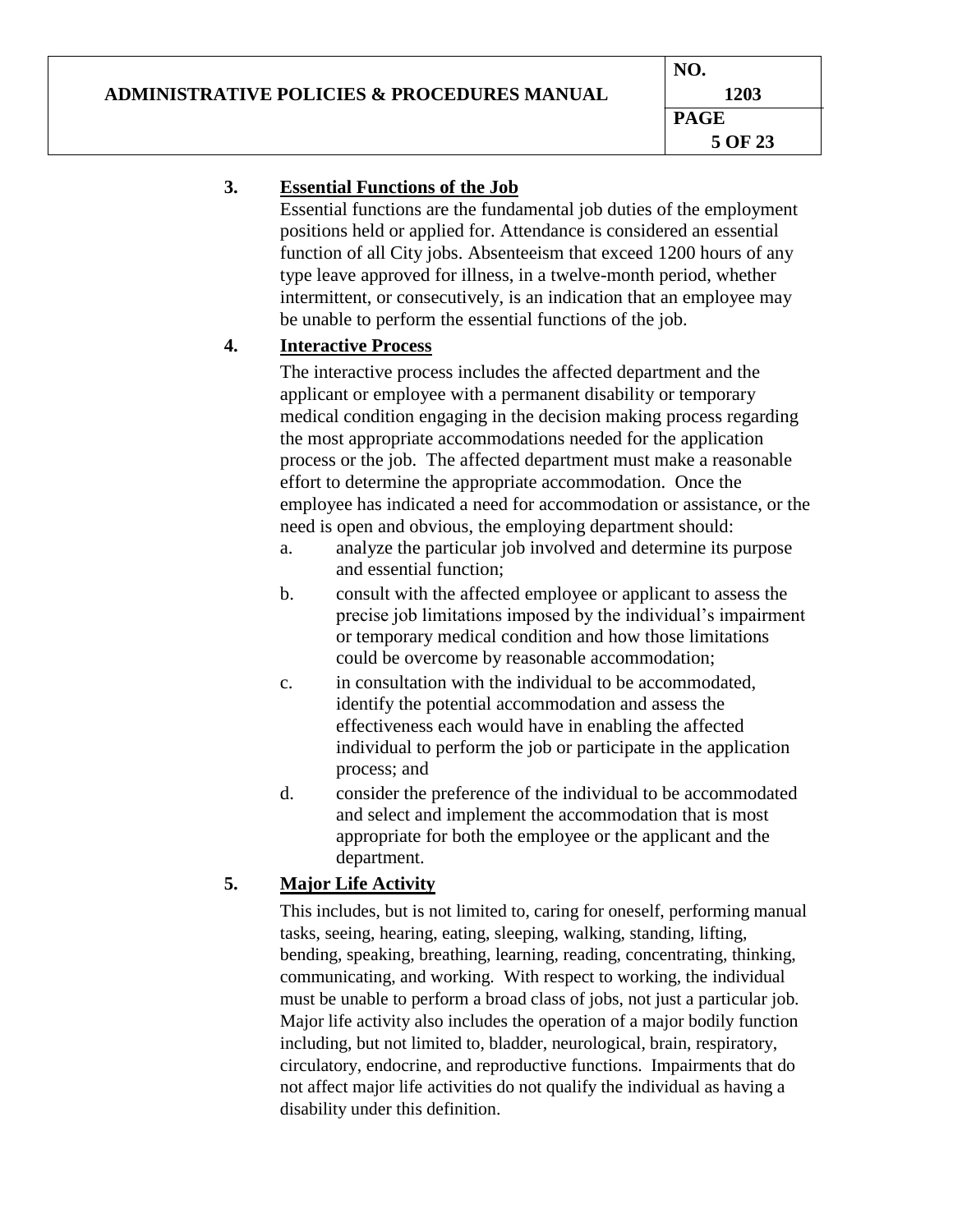|                                                        | NO.         |
|--------------------------------------------------------|-------------|
| <b>ADMINISTRATIVE POLICIES &amp; PROCEDURES MANUAL</b> | 1203        |
|                                                        | <b>PAGE</b> |
|                                                        | 6 OF 23     |

### **6. Programs, Services, and Activities (PSAs)**

These include all City operations that involve contact with the general public. Apart from those directly administered by the City, PSAs undertaken on behalf of the City through contractual agreements with vendors or testing/licensing services are included.

## **7. Qualified Person with a Disability**

This is an individual with a disability who with or without reasonable accommodation can perform the essential functions of the job, or meets qualifications for participating in City PSAs. In the employment situation, this is determined by identifying in advance the essential and other functions of the job and determining if the individual can perform them.

## **8. Regarded as Having a Disability**

An individual meets the requirements of being regarded as having such impairment, if the individual establishes the following:

- a. Subjected to an action prohibited under this policy because of an actual, or perceived physical or mental impairment.
- b. Whether, or not the impairment limits or is perceived to limit a major life activity.
- c. This definition shall not apply to impairments that are transitory and minor.
- d. A transitory impairment is impairment with an actual or expected duration of recovery.
- e. The activities the person can perform must be considered in determining whether a person is actually substantially limited.

## **9. Temporary Medical Condition**

A **temporary medical condition** results from a condition which involves a reasonable expectation of recovery, is limited in duration, and is subject to periodic review of medical information. Individuals with temporary medical conditions are not regarded as individuals with disabilities pursuant to the ADA.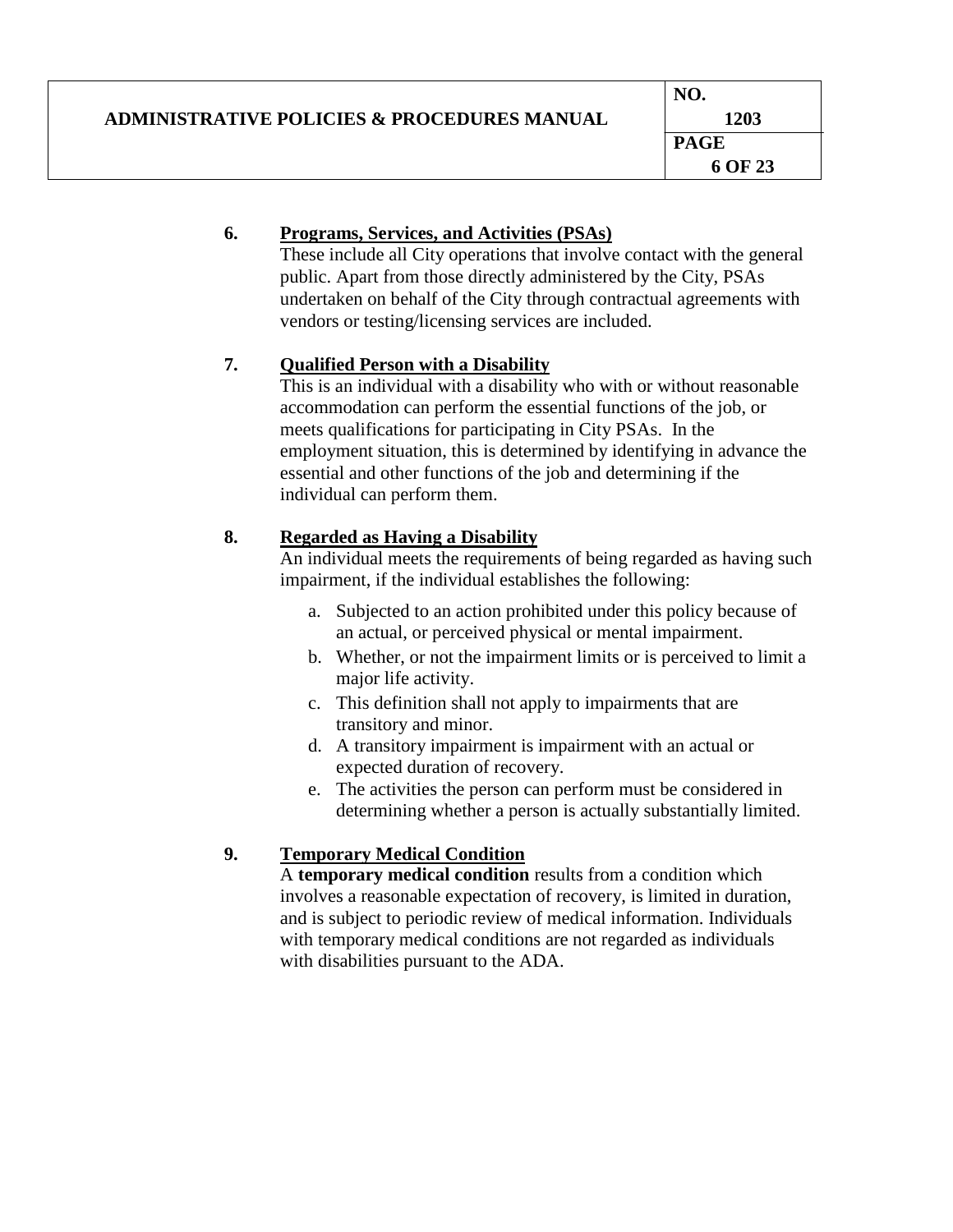|                                                        | NO.         |
|--------------------------------------------------------|-------------|
| <b>ADMINISTRATIVE POLICIES &amp; PROCEDURES MANUAL</b> | 1203        |
|                                                        | <b>PAGE</b> |
|                                                        | 7 OF 23     |

# **10. Temporary Work Assignments**

These are job duties assigned to the employee for a limited period of time. These duties are usually designed to respond temporarily to medical restrictions and do not necessarily relate to essential job functions. These jobs usually place few demands on the employee and may include tasks such as answering the telephone and simple administrative or clerical work.

# **11. Undue Hardship or Undue Burden**

Undue hardship or undue burden results from a reasonable accommodation that requires significant difficulty or expense. Determination of undue hardship is on a case-by-case basis and is made by the City.

# **1203.07 REASONABLE ACCOMMODATION PUBLIC NOTICE STATEMENT**

**A.** In order to attract qualified persons with disabilities to the City workforce and to demonstrate the City's good faith efforts to accommodate employees and residents with disabilities, all job vacancy announcements, advertisements, notices, correspondence, and publications regarding vacancies or announcements about an event, function or meeting will include one of the following reasonable accommodation statements:

# *1. For applicants and employees:*

If you require an accommodation because of a disability to participate in the application/selection process, you must notify the Human Resources Department at 891-8254 or FRS TDD at 711 at least 48 hours [excluding weekends and holidays] prior to the meeting or activity.

# *2. For public notices regarding events, functions and meetings:*

If you require an accommodation because of a disability in order to participate in a meeting, program, event, or activity, please notify [the responsible department] or FRS TDD at 711 at least 48 hours [excluding weekends and holidays] prior to the meeting or activity.

**B.** The Equity and Workforce Development Department will supply notices for departments to post, advising applicants, employees, and residents of their right and protection under the ADA, and post similar notices on City websites.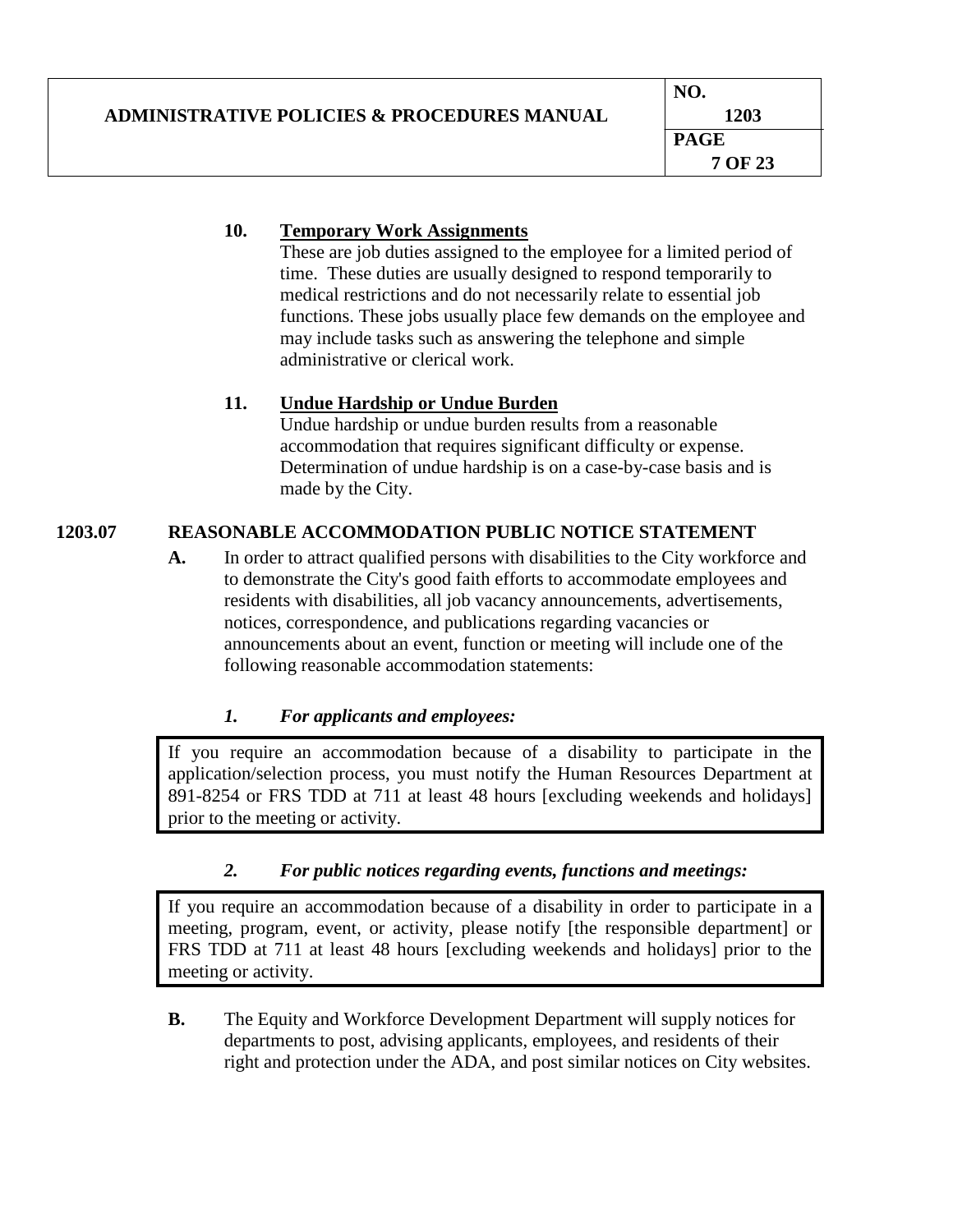# **1203.08 PROCEDURE FOR REQUESTING REASONABLE ACCOMMODATION**

### **A. Accommodation for Applicants**

### **1. Timeframe for Submitting Requests**

Applicants may make requests for reasonable accommodation throughout all stages of the application, interview and selection process.

### **2. Submitting an Accommodation Request**

The applicant must notify the Human Resources Department of the need for reasonable accommodation either before submission of an application for a vacant position or when s/he has been notified that s/he will be interviewed for the position. If the request is for assistance with the application process or a test administered by Human Resources or any part of the pre-employment screening process, the request should be directed to the Human Resources Program Coordinator. If the request is for assistance with the interview or any part of the selection process as conducted by the hiring department, the request must be directed to the hiring department.

## **3. Documenting the Request**

All requests for reasonable accommodation must be documented by either the Human Resources Department (application, testing, preemployment screening process assistance) or the hiring department (interview or selection process assistance) on the *Request for Reasonable Accommodation Form* [Form RA/1]. A copy of the RA/1 should be sent to the Equity and Workforce Development Department which, if requested, will provide technical assistance or referrals to appropriate agencies familiar with particular disabilities and their accommodation.

# **4. Applicant Suggestions for Accommodation and the Interactive Process**

The Human Resources Department (for the initial application steps as specified above) or the hiring department (for applicants to be interviewed) *must* ask the applicant to suggest the type of accommodation needed for the relevant stage in the application process.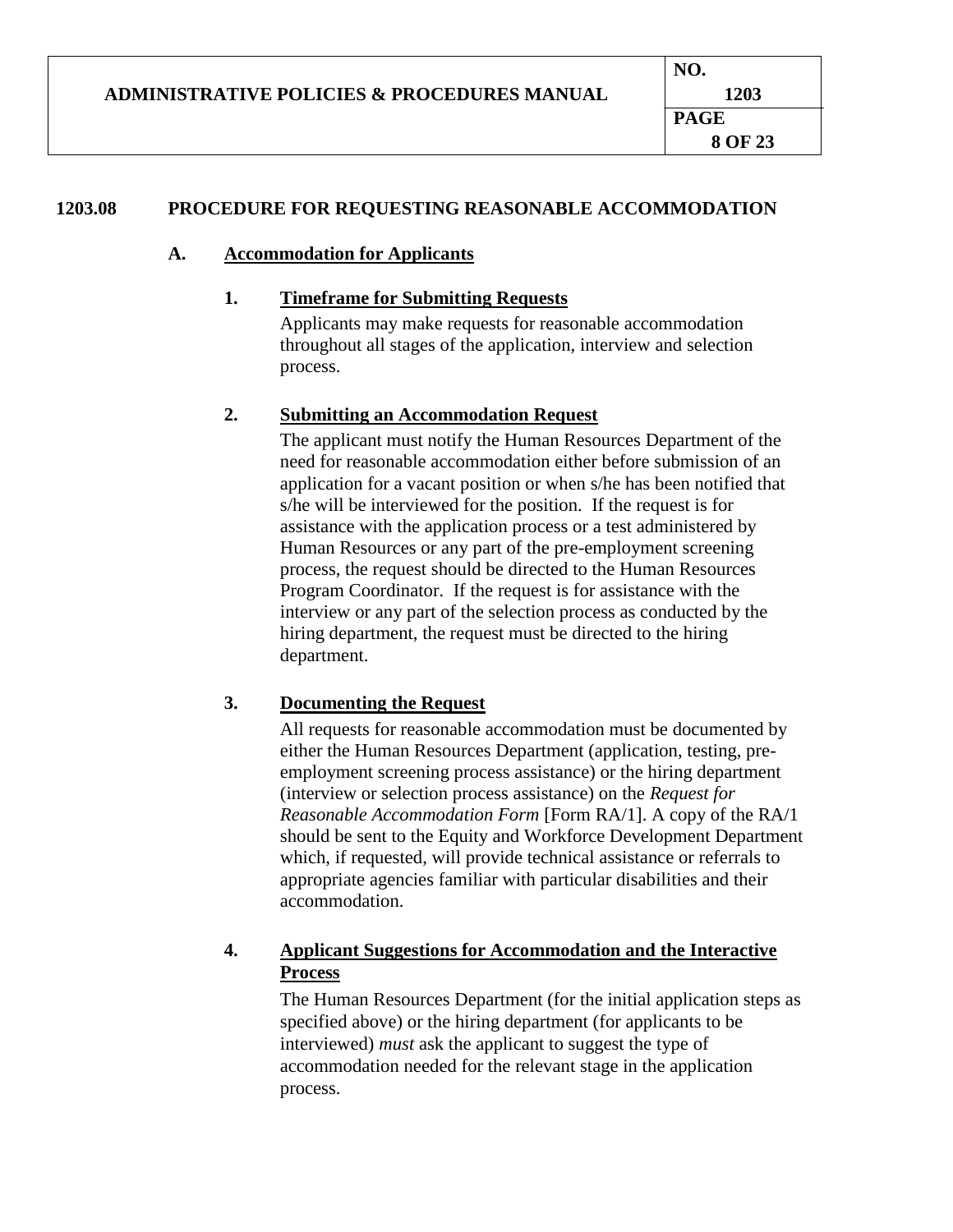|                                                        | NO.         |
|--------------------------------------------------------|-------------|
| <b>ADMINISTRATIVE POLICIES &amp; PROCEDURES MANUAL</b> | 1203        |
|                                                        | <b>PAGE</b> |
|                                                        | 9 OF 23     |

### **5. Medical Documentation**

In cases where the need for reasonable accommodation is either not obvious or the Human Resources Department or the hiring department does not believe it is needed, the department may request medical/professional documentation for the applicant's functional limitations to support the request for accommodation.

### **Agreeing on an Accommodation**

Based upon the response of the applicant and medical professional, the hiring department, with input from the Equity and Workforce Development Department or Human Resources Department, if necessary, will determine the most cost-effective accommodation for the applicant.

# **6. Employment Testing**

A qualified applicant with a disability will be allowed to take employment tests with reasonable accommodation if all other applicants are taking the same test. All employment tests should measure bona fide job skills and aptitudes, rather than the applicant's hearing, visual, speaking, cognitive or manual skills, unless these are necessary for the job's essential functions.

## **7. Medical Examinations**

Hiring departments may ask about the ability to perform job-related functions from applicants with disabilities but must not conduct a preconditional job offer medical examination or ask about the nature or severity of an applicant's disability.

## **9. Conditional Job Offers**

A conditional job offer based on satisfactory results of a postconditional job offer medical examination or inquiry and other jobrelated screening processes can be made only if all candidates in the same job category are required to take the same examination and/or respond to the same inquiries.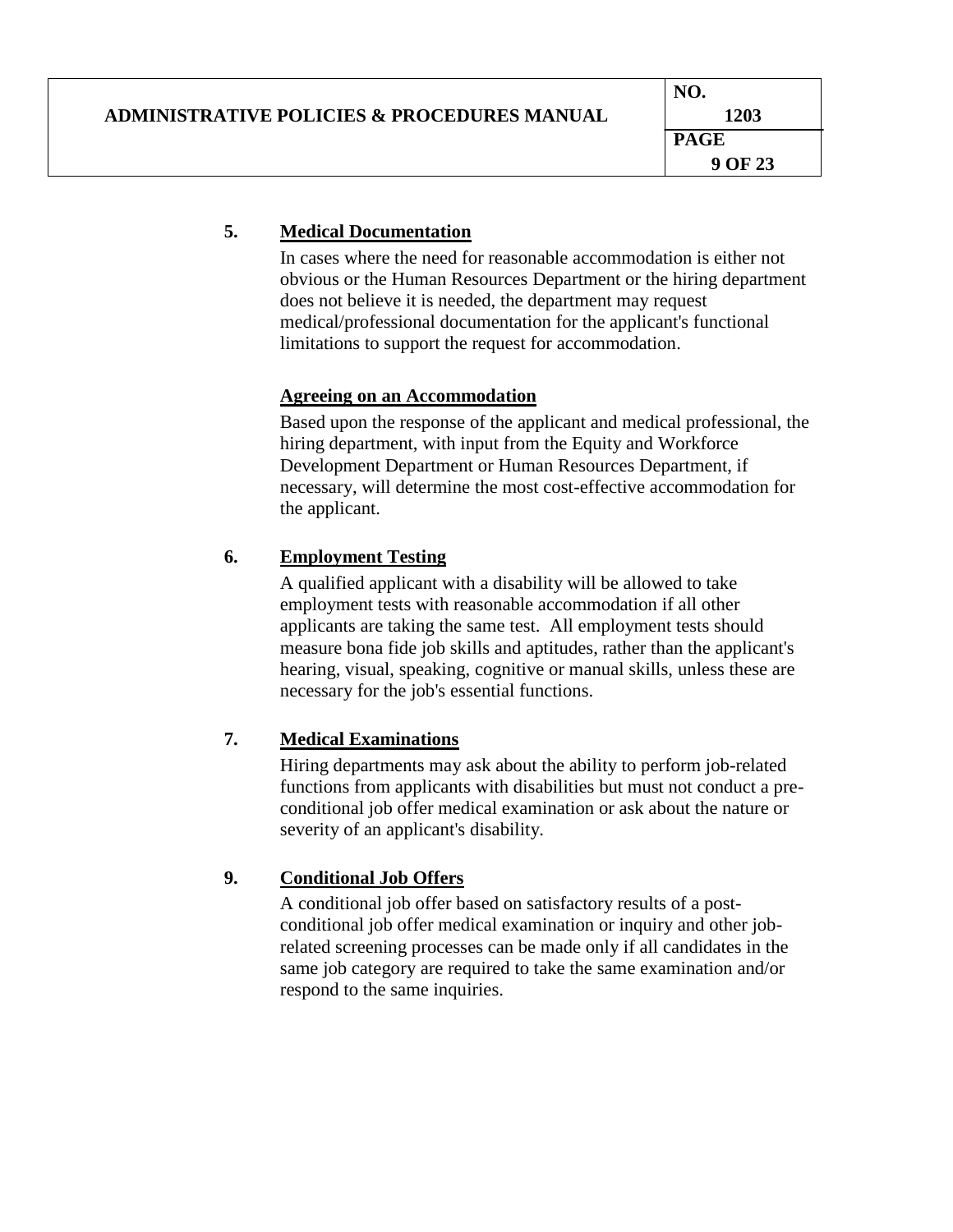### **B. Accommodation for Employees**

### **1. Employees with Permanent Disabilities [as defined by the ADA]**

### **a. Requesting an Accommodation and the Interactive Process**

An employee may request a reasonable accommodation from their department either verbally or in writing. Regardless, the department will require the employee to complete the Request for Reasonable Accommodation Form RA/1 which shall describe the accommodation requested by the employee.

At all stages of the reasonable accommodation process, departments must document the request on Form RA/1, and send a copy to the Equity and Workforce Development Department for monitoring purposes.

### **b. Required Medical Documentation [RA/2]**

Unless the disability is open and obvious, an employee is considered to have a permanent disability when s/he provides documentation that s/he has been diagnosed as having a medical condition which substantially limits a major life activity which effects the ability of the employee to perform the essential function of the job. The attending medical professional must complete the Request for Medical Documentation [RA/2] form to support the diagnosis and its impact.

The employee's department must provide the medical professional with the essential functions of the job to assist in the completion of the RA/2 form.

## **c. Request for Second Medical Opinion**

The department reserves the right to request a second medical opinion from a medical professional of the department's choice for any employee claiming a permanent condition. If the opinions of two medical professionals conflict, both professionals will select a third medical professional, whose opinion will be binding. If the two medical professionals are unable to select a third, the Equity and Workforce Development Department will select one, whose opinion will be binding.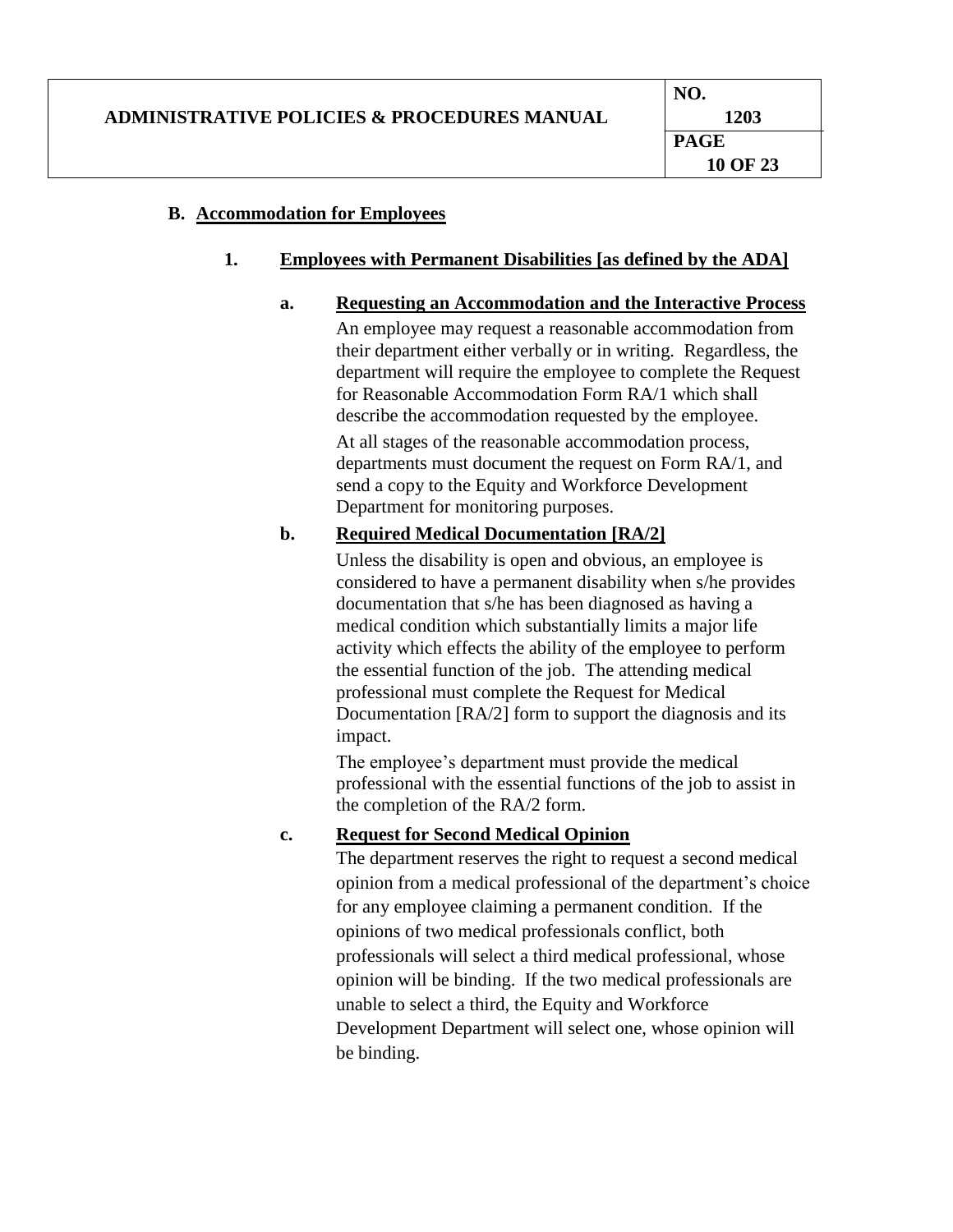# **d. Determining the Accommodation**

Following receipt and review of the Request for Medical Documentation and the Request for Reasonable Accommodation forms, the department and the employee, with assistance from the Equity and Workforce Development Department, will review accommodations recommended by the employee and his/her medical professionals to maintain the employee in his/her current position.

Providing an accommodation does not preclude future modification of the accommodation in response to changing medical or performance factors.

# **e. Undue Burden**

In deciding which of the suggested accommodations will be most suitable, the department should consider its budget and financial resources, and determine whether or not the accommodation poses undue hardship or burden on the department.

# **f. Use of Personal Equipment**

Where possible, the department will allow the employee the opportunity to provide and utilize her/his own equipment, aids, or services that the City will not normally provide. If there are several equally effective accommodations that provide equal employment opportunity, consideration will be given to the following:

- 1) the preference of the employee with a disability;
- 2) the accommodation that best serves the needs of the employee and the department;
- 3) advice from agencies knowledgeable about the particular disability. [If necessary, a request for referral should be placed with the Equity and Workforce Development Department].

# **g. Finalizing the Accommodation**

If the accommodation is acceptable, the accommodation will be documented on form RA/1 and the employee will begin performing the job duties as accommodated.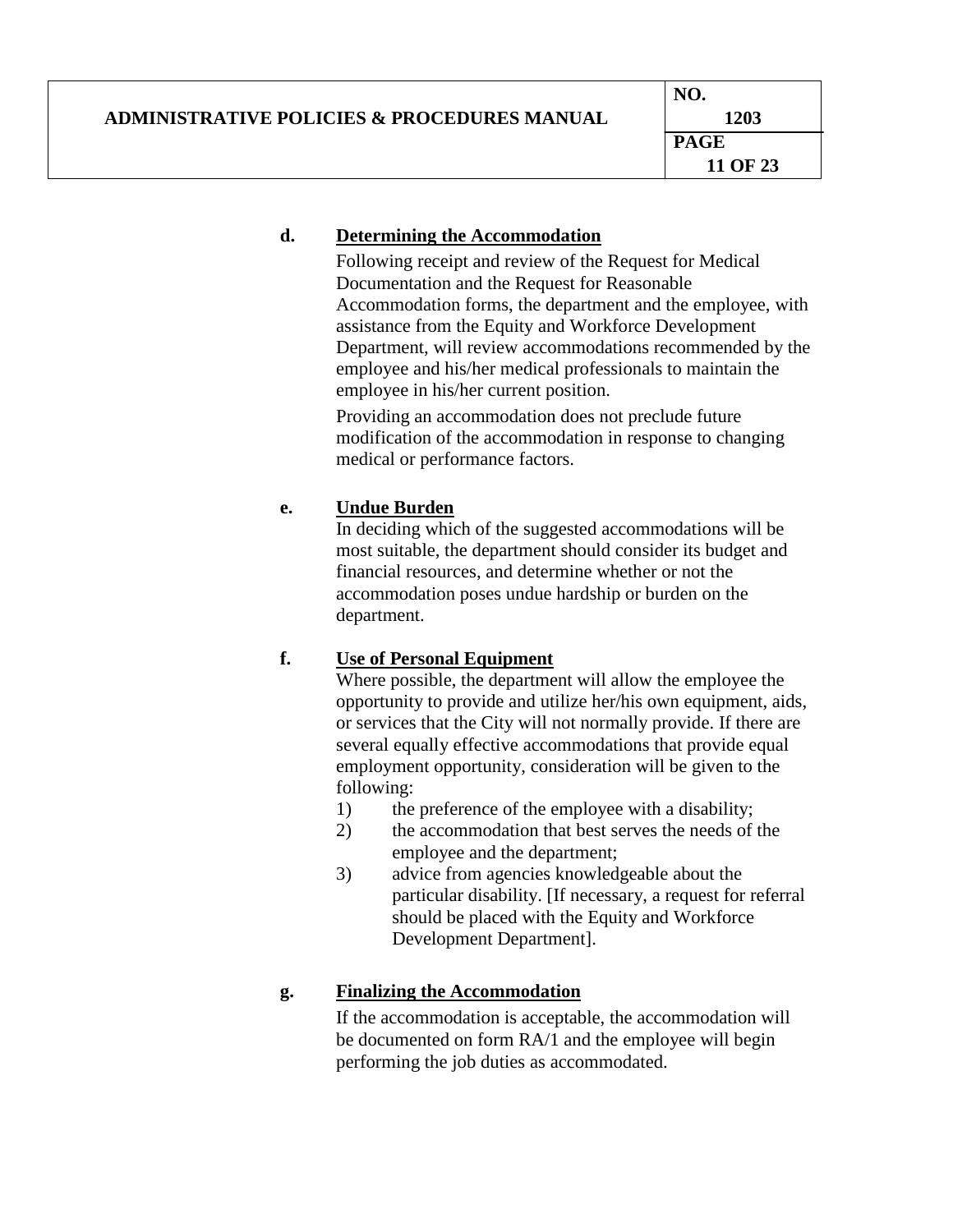### **2. Employee Reassignment**

### **a. Review of Department Vacancy**

If the employee with a long-permanent disability cannot be accommodated in their current position, or if doing so would cause an undue burden to the department, the department shall review equivalent positions that are currently vacant or will become vacant. Departments shall acquire a new RA/2 form from the attending medical professional who will evaluate the condition of the employee relative to the requirements of the vacant position. Accommodations may be appropriate for the employee in the new position based on the evaluation of the condition.

### **b. Three Month City-Wide Search**

Departments shall notify Equity and Workforce Development via memorandum when there are no vacant positions available within the department.

Equity and Workforce Development Department will in turn request assistance from the Human Resources Department in searching for a position for which the employee is qualified in another department of the City.

The term of the search period shall be three months and commence on the date on which the request is received by the Human Resources Department.

The exception to the job search procedure is when EWD receives medical diagnosis from two physicians, which indicate that the employee cannot perform any kind of work for the City. Consequently, EWD will not request job search assistance from Human Resources. Consultation with the employee would be necessary to consider other options.

### **c. Temporary Work Assignment**

In addition, the department will provide the employee with a temporary work assignment during the period of the Human Resources City-wide search. If the department determines this is not feasible, it must notify its Assistant City Manager in writing. The Assistant City Manager shall: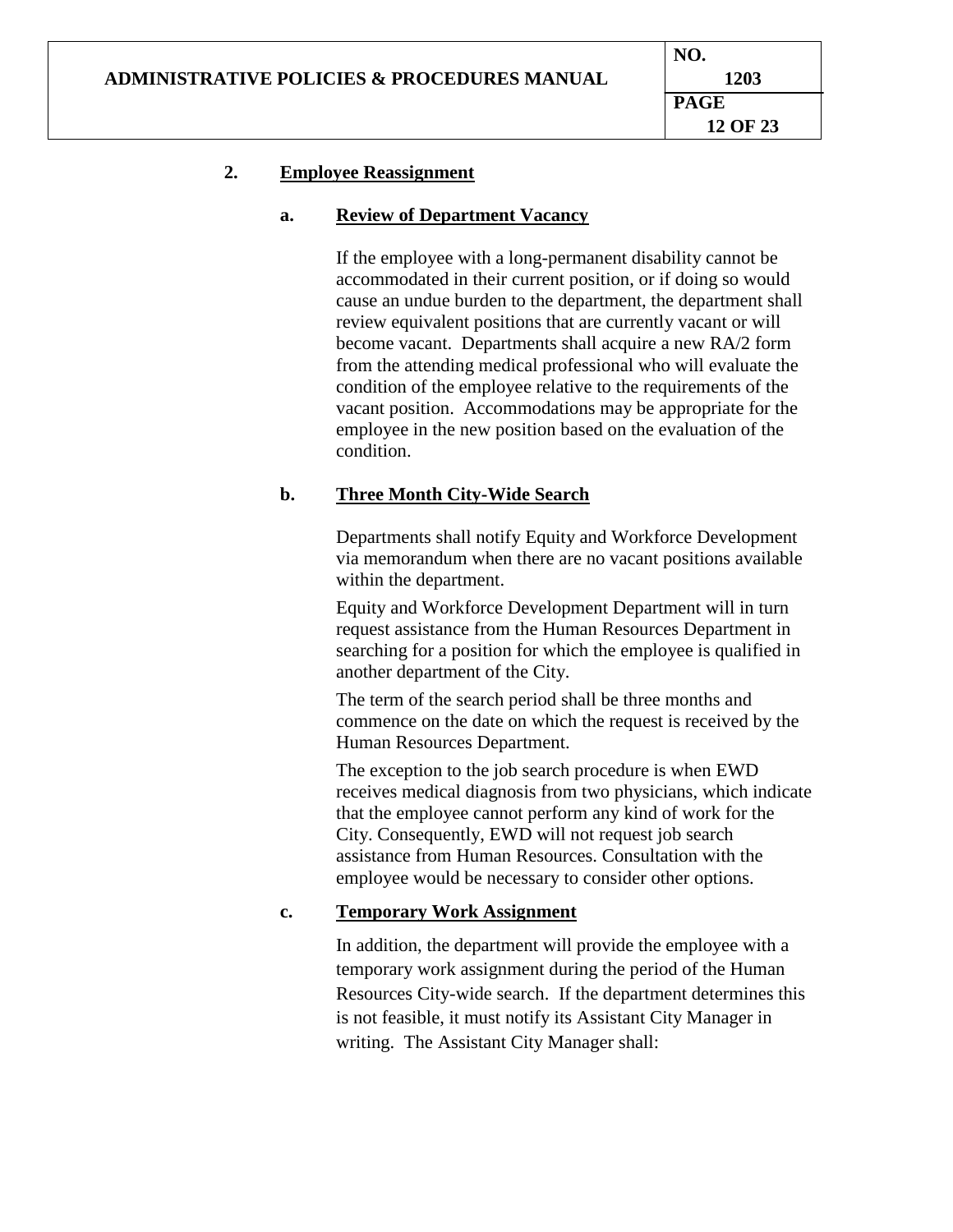- 1) Review the department's position regarding a temporary assignment and make a final decision regarding temporary placement in the department.
- 2) If the Assistant City Manager agrees that temporary assignment in the department is not feasible, then the Assistant City Manager shall seek assignment for the employee to a temporary assignment within another department in the service area.
- 3) If neither (1) or (2) above is feasible, then the Assistant City Manager may request the assistance of the Human Resources Department in identifying a temporary assignment in another department of the City.

However, the employee's department is required to continue payment of the employee's salary regardless of where the employee works temporarily before returning to his/her permanent position.

# **d. Employee Temporary Assignment Options**

The employee must accept the temporary reassignment while the Human Resources Department continues to seek permanent placement for her/him, or the employee may use sick leave, personal leave, leave without pay, or Worker's Compensation leave, but not catastrophic leave, for the three month period of the City-wide search.

# **e. Good Faith Placement Effort**

The Human Resources Department will make good faith efforts to place the employee in a position for which she/he is qualified by identifying a position which is as equivalent as possible to the one she/he presently holds in terms of pay and job status, if the employee is qualified for the position and if such a position is vacant or will be vacant within the three month period. The employee should, to the extent possible, also assist in actively seeking employment openings within other City departments.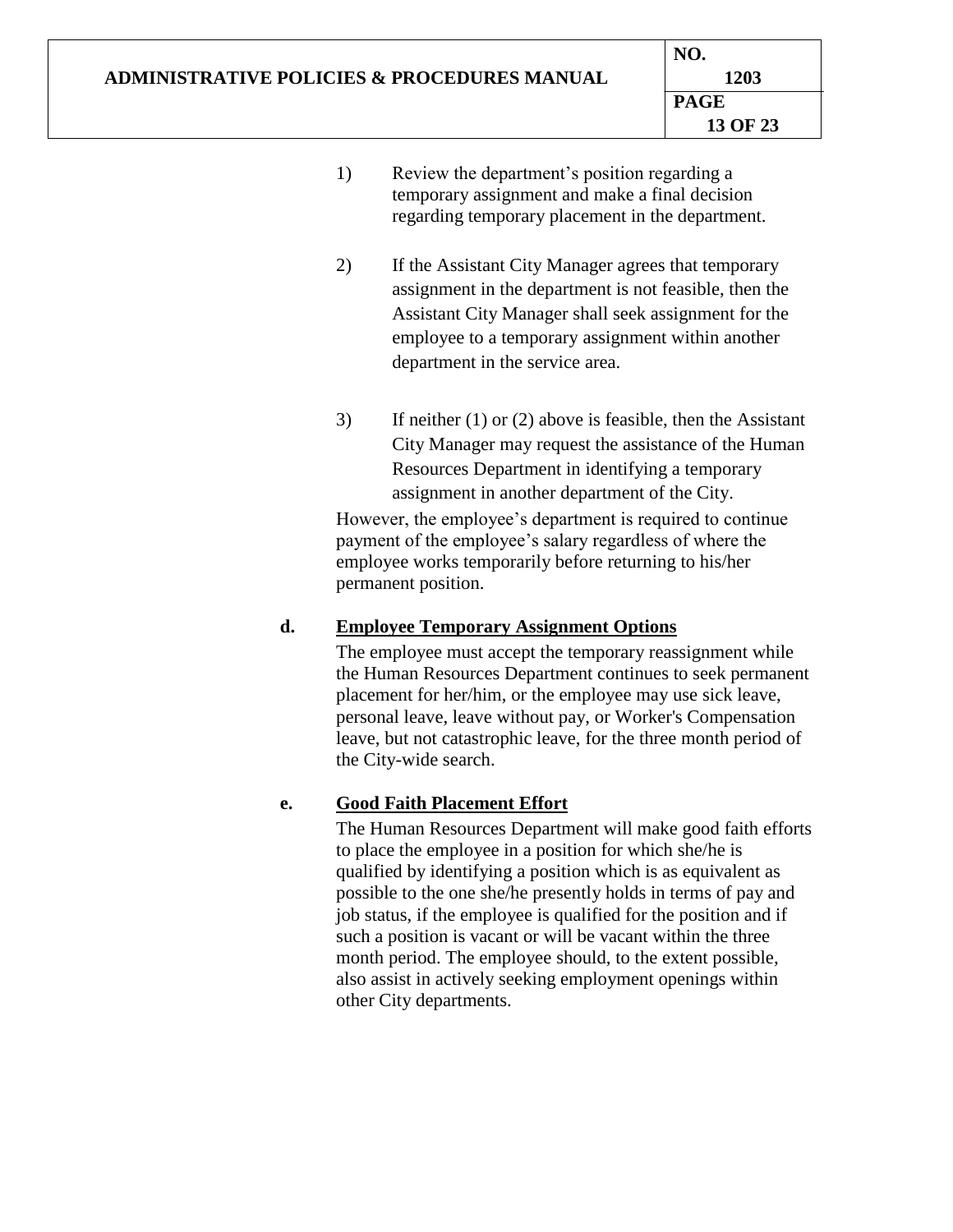# **ADMINISTRATIVE POLICIES & PROCEDURES MANUAL**

# **f. Medical Review of Placement Offer**

When the Human Resources Department identifies a permanent vacancy for which the employee is qualified, the Human Resources Department will seek input from the medical professional regarding the ability of the employee to perform the essential functions of the job. After receiving clearance from the medical professional, the Human Resources Department will proceed with placement of the employee into the permanent position.

The Human Resources Department may offer reassignment to a lower pay grade position if there are no current or anticipated vacant positions equivalent or similar to the position left by the employee within the three month period.

# **g. Department Appeal of Permanent Placement**

Prior to placement of the employee into the permanent position, the Human Resources Department will notify the department director of the planned reassignment. The director of the department to which the employee is reassigned will have five working days in which to appeal to their Assistant City Manager if she/he believes the employee is not qualified for the vacant position, or why placing the employee in that position would be unduly burdensome. The Assistant City Manager must respond to the appeal within ten working days. If there is no appeal made within five working days, the employee will be reassigned.

# **h. Placement Offer**

If a permanent position is offered, the employee will be given the option of:

- 1) accepting the offer,
- 2) accepting the offer under protest, or
- 3) rejecting the offer.

An employee who chooses option (2) will be given one opportunity to protest the placement in writing within five working days of receiving the notice of placement to the manager of the Equity and Workforce Development Department. The manager of the Equity and Workforce Development Department will make recommendations within ten working days to the Assistant City Manager concerning the employee's protest. If an employee chooses option (3), placement efforts will cease and the employee will be considered to have resigned.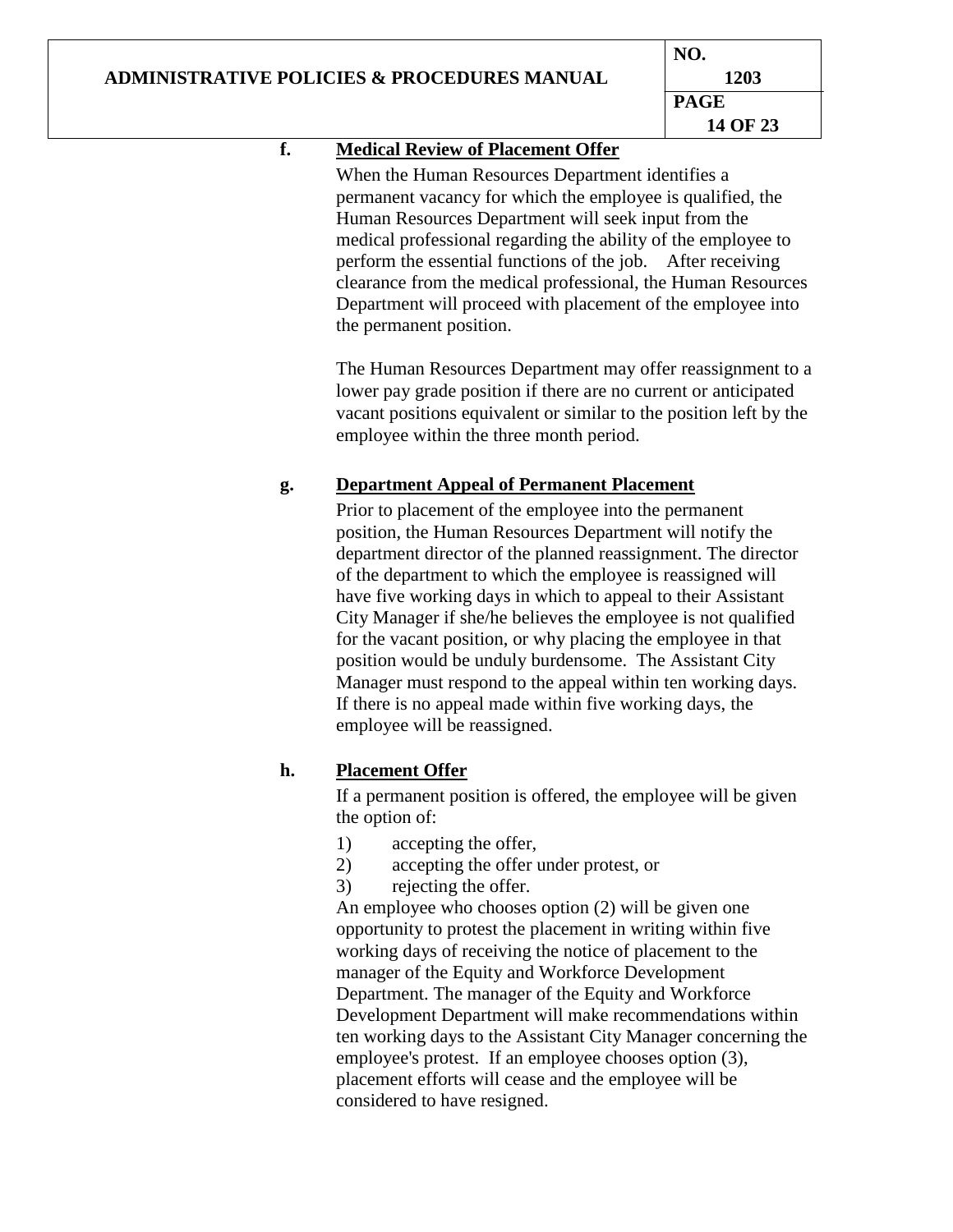# **i. Probationary Period**

An employee who is reassigned to a permanent position in another department will be required to complete a probationary period to achieve permanent status.

# **j. Employee Termination**

Should there be no vacancies identified by Human Resources by the end of the three month search period, the employee will be terminated.

# **C. Accommodation for Residents**

# **1. Separate Facilities**

Departments must strive for modification of facilities, policies, procedures, and practices to include residents with disabilities into integrated meetings.

# **2. Meetings**

Public meetings must be held in facilities that are accessible to and usable by persons with disabilities.

# **3. Leased Facilities**

When considering leasing facilities for programs, services, and activities, these facilities must be accessible to and usable by persons with disabilities.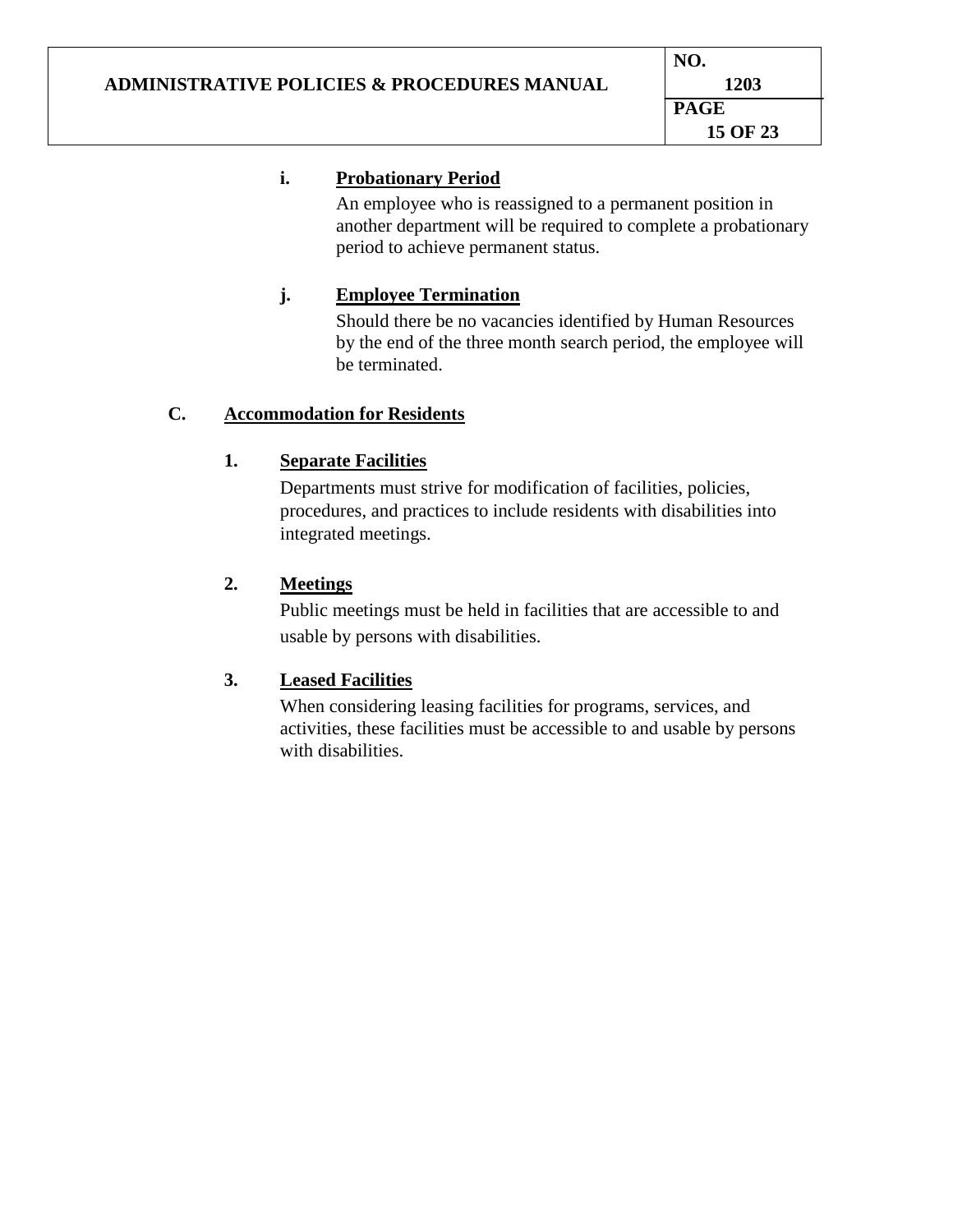#### **ADMINISTRATIVE POLICIES & PROCEDURES MANUAL NO. 1203 PAGE 16 OF 23**

### **1203.09 VOLUNTARY ASSISTANCE TO EMPLOYEES WITH TEMPORARY MEDICAL CONDITIONS**

### **A. Requesting Short Term Assistance**

An employee with a temporary medical condition must request a temporary accommodation from her/his immediate supervisor, by submitting a Reasonable Accommodation [TA/1] form. This request must be accompanied by documentation [TA/2] form from the employee's attending medical professional regarding the temporary medical condition, the physical and mental limitations resulting from it, and the expected duration of the medical condition.

# **B. Documenting the Short-Term Assistance**

At all stages of the short-term assistance process, departments must document the request and respond on the TA/1 Form and send copies to the employee and the Equity and Workforce Development Department for monitoring purposes.

# **C. Request for Medical Opinions**

The Department reserves the right to request a second medical opinion from a medical professional of the department's choice for any employee claiming a short-term condition. If the opinions of two medical professionals conflict, both professionals will select a third medical professional, whose opinion will be binding. If the two medical professionals are unable to select a third, the Equity and Workforce Development Department will select one, whose opinion will be binding.

# **D. Interactive Process**

The department director/immediate supervisor must allow the employee to suggest ways in which the short-term condition can be reasonably addressed in the performance of the essential job duties. The department will evaluate how effective each of the options will be for the purpose and make the final decision.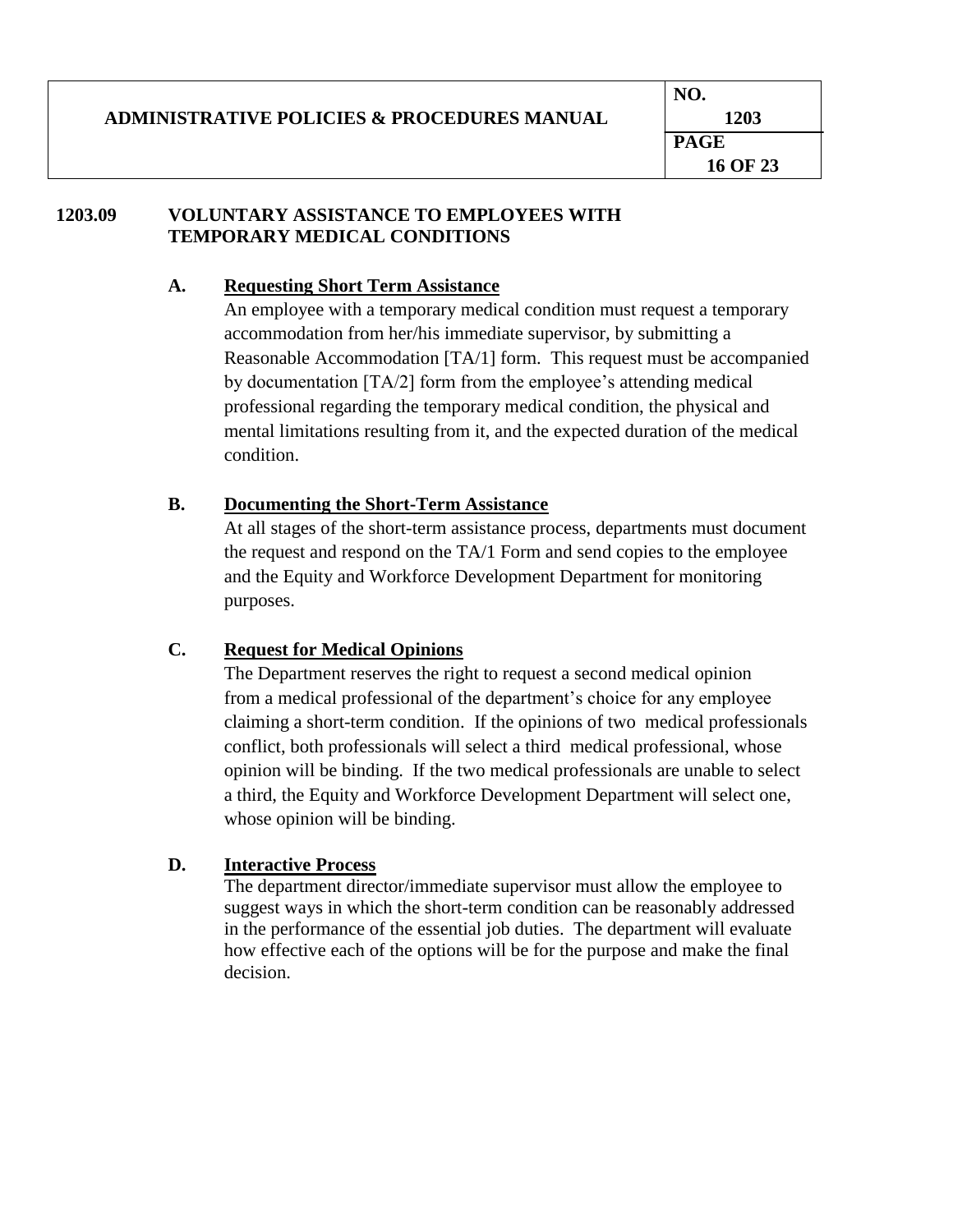# **E. Temporary Work Assignment**

The responsible department has the option of placing the employee into a temporary work assignment immediately within the department, or initiating some form of job restructuring. The Equity and Workforce Development Department may assist the department in determining temporary assistance for the employee. If the department determines this is not feasible, it must notify its Assistant City Manager in writing. The Assistant City Manager shall:

- 1. Review the department's position regarding a temporary assignment and make a final decision regarding temporary placement in the department.
- 2. If the Assistant City Manager agrees that a temporary assignment in the department is not feasible, then the Assistant City Manager shall seek assignment for the employee to a temporary assignment within another department in the service area.
- 3. If neither (1) or (2) above is feasible then the Assistant City Manager may request the assistance of the Human Resources Department in identifying a temporary assignment in another department of the City.

However, the employee's department is required to continue payment of the employee's salary regardless of where the employee works temporarily before returning to his/her permanent position.

When the specific assistance requested involves the modification of essential functions of the job, the following must be recognized in writing:

- 1) The employee recognizes the expected duty is an essential function of the job.
- 2) The employee has requested an exemption from this duty for a temporary period of time.
- 3) The department can determine how long to grant the exemption.

# **F. Periodic Medical Reports**

The City reserves the right to require periodic medical reports from the employee's medical professional regarding the status of the condition and its impact on the employee's ability to perform the essential functions of their job. Failure to provide medical updates may be considered as a lack of need for assistance.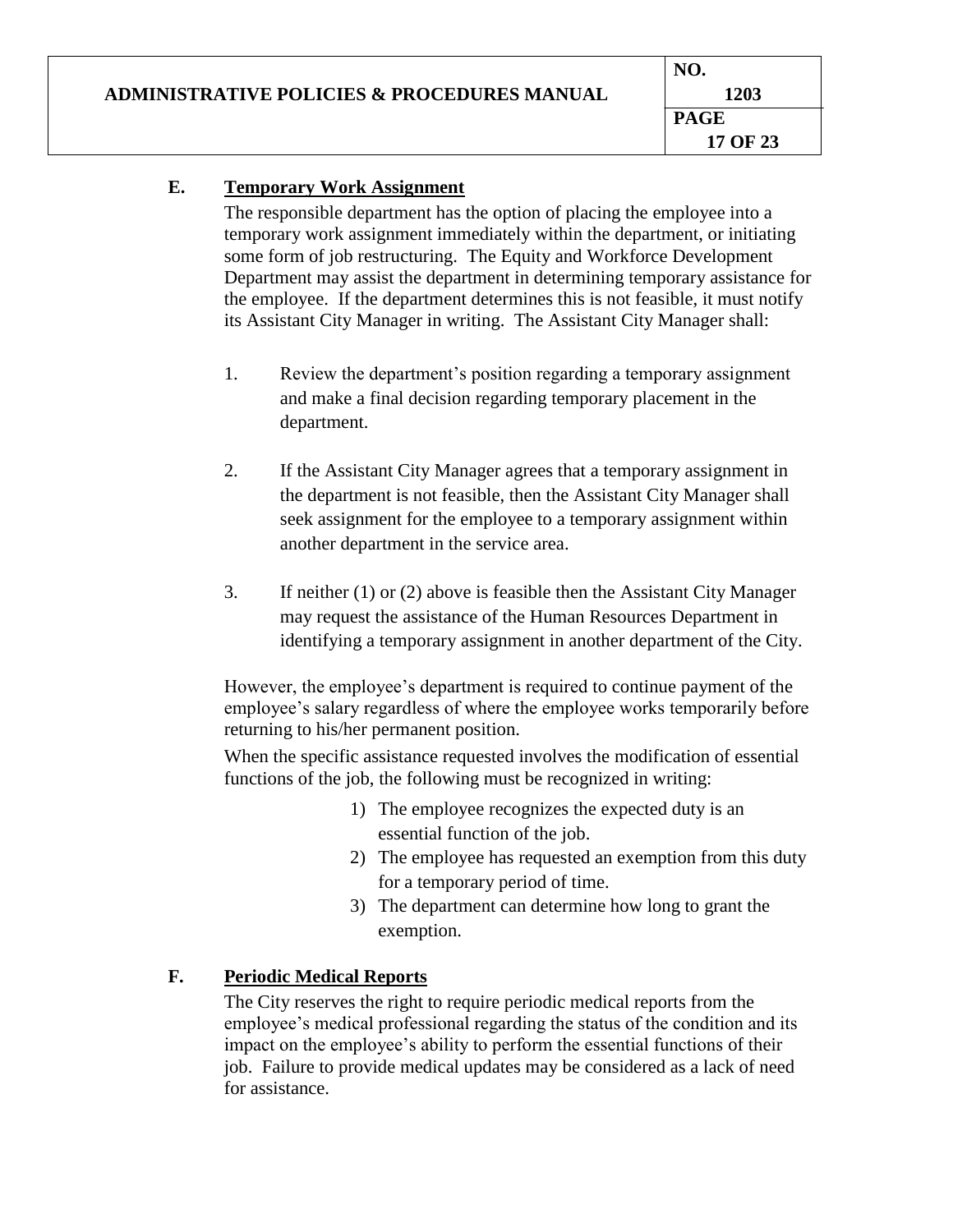# **1203.10 UNDUE HARDSHIP/UNDUE BURDEN AND DIRECT THREAT**

**A.** The following are considerations that could justify not providing reasonable accommodation:

## **1. Undue Hardship/Undue Burden Factors to be Considered**

- a. The nature and cost of a suggested or recommended accommodation in relation to the number of employees, financial resources, type of operations, geographic and structural make-up of the facility or department.
- b. The impact of the accommodation on the specific department or facility providing the accommodation, including the impact on the ability of other employees to perform their duties and other residents to access facilities, services, and programs, and the impact on the department's ability to achieve its purpose.
- c. Whether providing the accommodation will fundamentally alter the structure or operation of the program, event, or activity.

## **2. Direct Threat**

- a. The City will rely on the following steps to determine if an applicant or employee is a significant risk to her/his own health and safety or that of others
	- 1) Identify the specific risks posed by the individual based on objective and factual data on the nature and effect of a particular disability.
	- 2) For each identified risk, the City may consider:
		- a) duration of the risk,
		- b) nature and severity of the potential harm,
		- c) likelihood that the harm will occur,
		- d) imminence of the potential harm.
- b. Consideration will be given to local laws designed to protect health and safety, except where such laws conflict with ADA requirements and standards.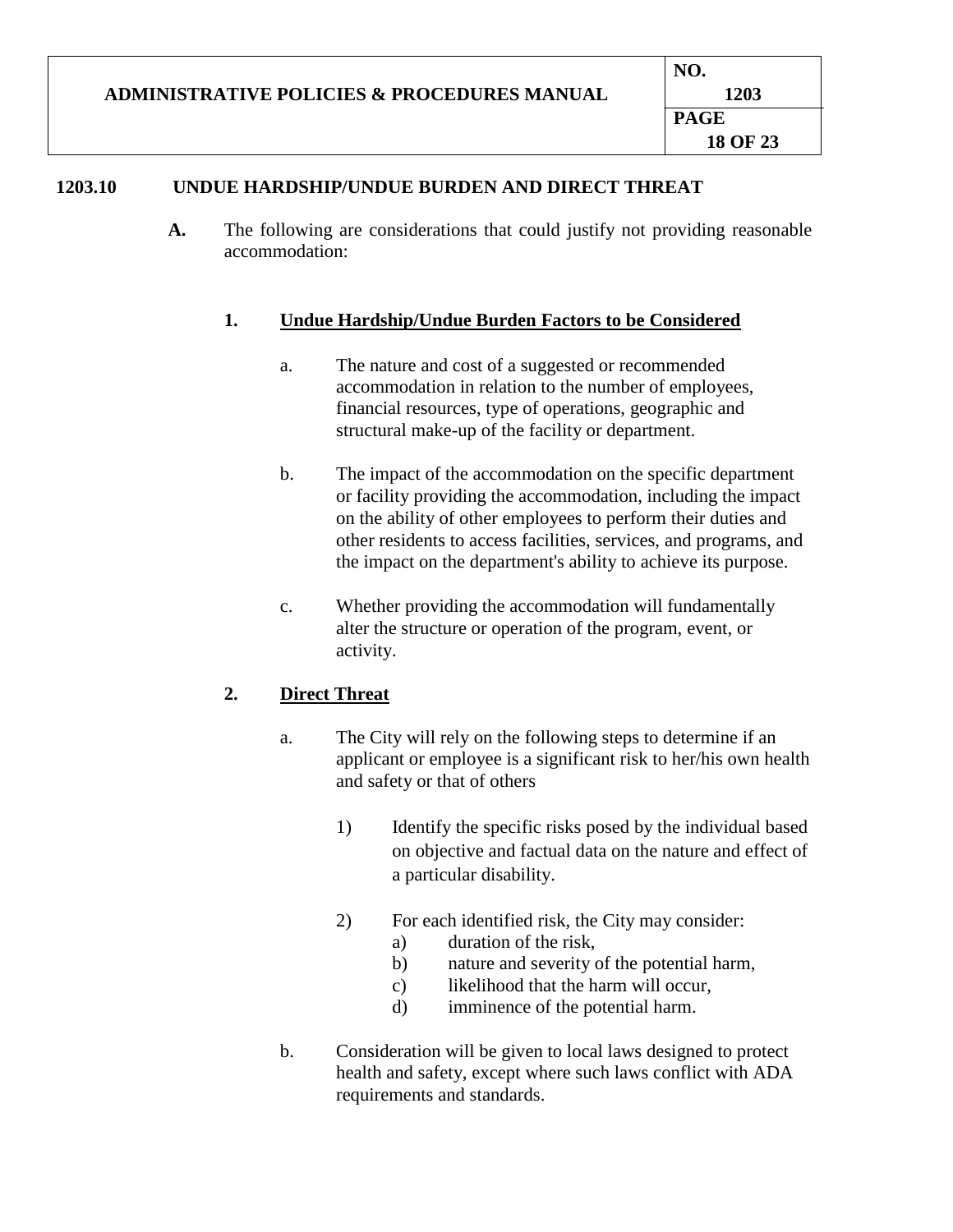|                                                        | NO.         |
|--------------------------------------------------------|-------------|
| <b>ADMINISTRATIVE POLICIES &amp; PROCEDURES MANUAL</b> | 1203        |
|                                                        | <b>PAGE</b> |
|                                                        | 19 OF 23    |

- c. Issues concerning undue hardships and direct threat should be addressed to the manager of the Equity and Workforce Development Department, who will consult with the City Attorney, the City Safety Office of the Human Resources Department, and the Risk Management office. The manager of the Equity and Workforce Development Department shall review and respond to each issue and determine the existence of such undue hardship or direct threat.
- d. If it is determined that an applicant or employee does, in fact, pose a direct threat or that providing reasonable accommodation will impose an undue hardship, the responsible department, the Equity and Workforce Development Department and, when necessary, the Human Resources Department, will analyze the situation to determine other avenues through which reasonable accommodation might be provided. If it is determined that no reasonable accommodation will alleviate the situation, the employee may be terminated, or the applicant denied participation.

# **1203.11 EQUALLY EFFECTIVE COMMUNICATION**

## **A. Auxiliary Aids**

To ensure that communications with persons with disabilities are as effective as communication with others, upon request, the City will provide auxiliary aids and services such as large print, Braille, assisted listening devices and real time captioning as reasonable accommodations. The departments receiving the request will document them on Form RA/1 and send a copy to the Equity and Workforce Development Department.

## **B. Readers/Interpreters**

- 1. Whenever readers are requested, the Department will insure that these services are provided by a person who reads well enough to enable the person with a disability to perform her/his job or participate in an activity effectively. Wherever possible, the reader should be a part-time or full-time employee who performs other duties.
- 2. Using an interpreter for communication could also require mouthing of words spoken by others for lip reading or a combination of reading and signing. Persons with disabilities will not be required to provide their own interpreters. Qualified or certified interpreters who are able to interpret both receptively and expressively will be provided based on the complexity, number of people involved, importance, and length of time of the information being communicated.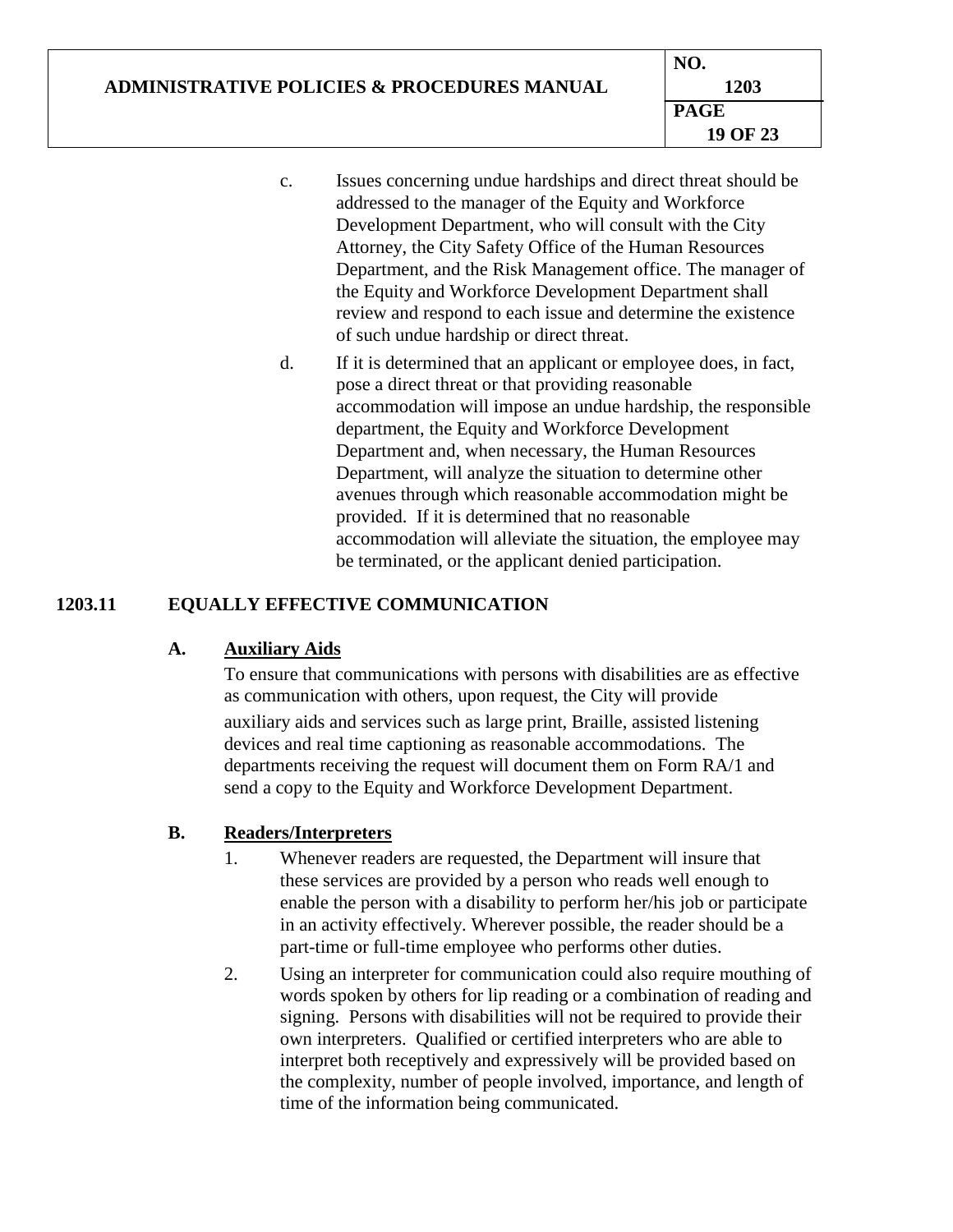|                                                        | NO.         |
|--------------------------------------------------------|-------------|
| <b>ADMINISTRATIVE POLICIES &amp; PROCEDURES MANUAL</b> | 1203        |
|                                                        | <b>PAGE</b> |
|                                                        | 20 OF 23    |

### **1203.12 GENERAL POLICIES**

### **A. Leave Benefits**

The City's attendance and leave policy will be uniformly applied to all employees regardless of disability. However, departments will consider granting flexible work schedules and unpaid leave to an employee with a

disability if this is requested as a reasonable accommodation. Employees with disabilities will not be granted additional paid leave.

### **B. Disabilities and Retirement Benefits**

An employee who is seeking to retire due to a disability must, prior to applying for retirement benefits, follow the reasonable accommodation procedure outlined above in Section 1203.08B Long-Term Disabilities.

## **C. Performance as an Essential Function**

The City considers regular, reliable, and predictable performance an essential function of all City jobs. The inability to attend the job may make an employee unqualified for the job. Considerations for additional absences will be evaluated after the time limitations have been exhausted under the Family and Medical Leave Act, worker's compensation and any other available leave policies. Generally, leave in accordance with ADA standards should be granted unless it poses an undue hardship to the department.

## **D. ADA, Worker's Compensation and Uniform Services Employment and Reemployment Rights Act (USERRA)**

An employee seeking temporary or permanent disability benefits because of an on-the-job injury will be reasonably accommodated in accordance with the provisions of this policy and the Worker's Compensation Statute 440. Requests for accommodation will be accepted only when the employee has reached maximum medical improvement as certified by the attending medical professional.

Employees who wish to exercise their rights under USERRA must contact the Human Resources Department in order to determine eligibility under USERRA. When eligibility has been determined, the Human Resources Department shall refer the employee to the Equity and Workforce Development Department for assistance in the reasonable accommodation process.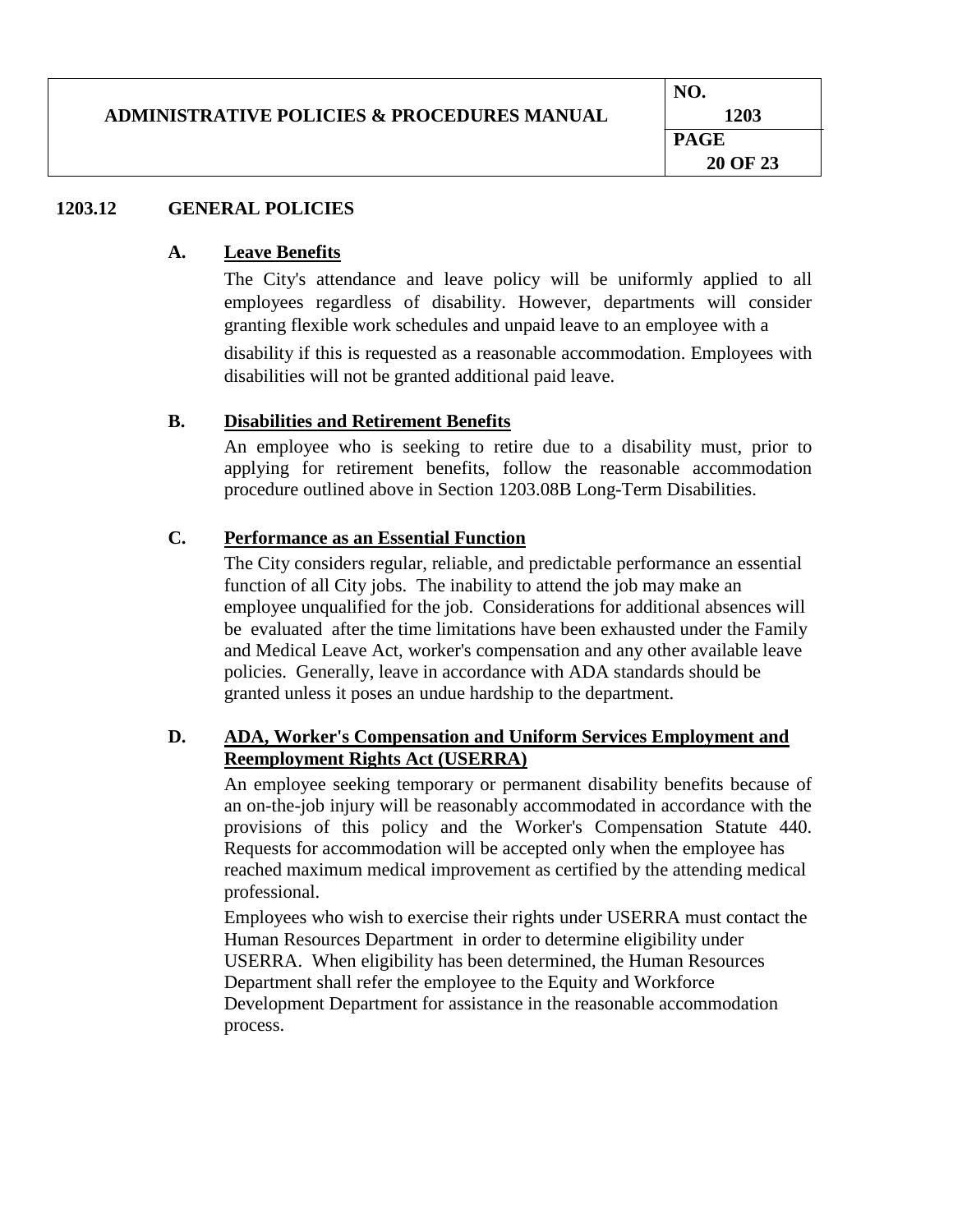## **E. Confidentiality**

Supervisors will maintain confidentiality regarding an employee's disability, including medical records.

However, the employee with a disability may voluntarily disclose this information to other employees. In such a case, the supervisor must document this voluntary disclosure by a written statement which the employee with a disability must sign.

## **F. Training Opportunities**

The employee with a disability must be provided equal opportunities to participate in training, to improve job performance, and receive opportunities for advancement. Reasonable accommodation must also be provided during any training.

# **1203.13 FUNDING**

## **A. Department Responsibility**

Funding for reasonable accommodation will be provided by the responsible department for employees attending meetings, events, or activities scheduled by the department.

## **B. Employee Responsibility**

Employees will be allowed to purchase their own devices if they so wish. By special arrangement, the employee and her/his department could, by mutual agreement, share the cost of purchasing the device or equipment to be used for reasonable accommodation. In the latter case, procedures for reimbursement must be made prior to purchase, should the employee leave the City's employment.

## **C. Assistance from Equity and Workforce Development**

Departments may consult with the Equity and Workforce Development Department concerning the availability of City-owned auxiliary devices for persons with disabilities when considering reasonable accommodation. Such devices may be readily available for borrowing on a first-come, first-served basis. In some cases, devices useful for reasonable accommodation are provided free of charge by agencies dealing with persons with disabilities.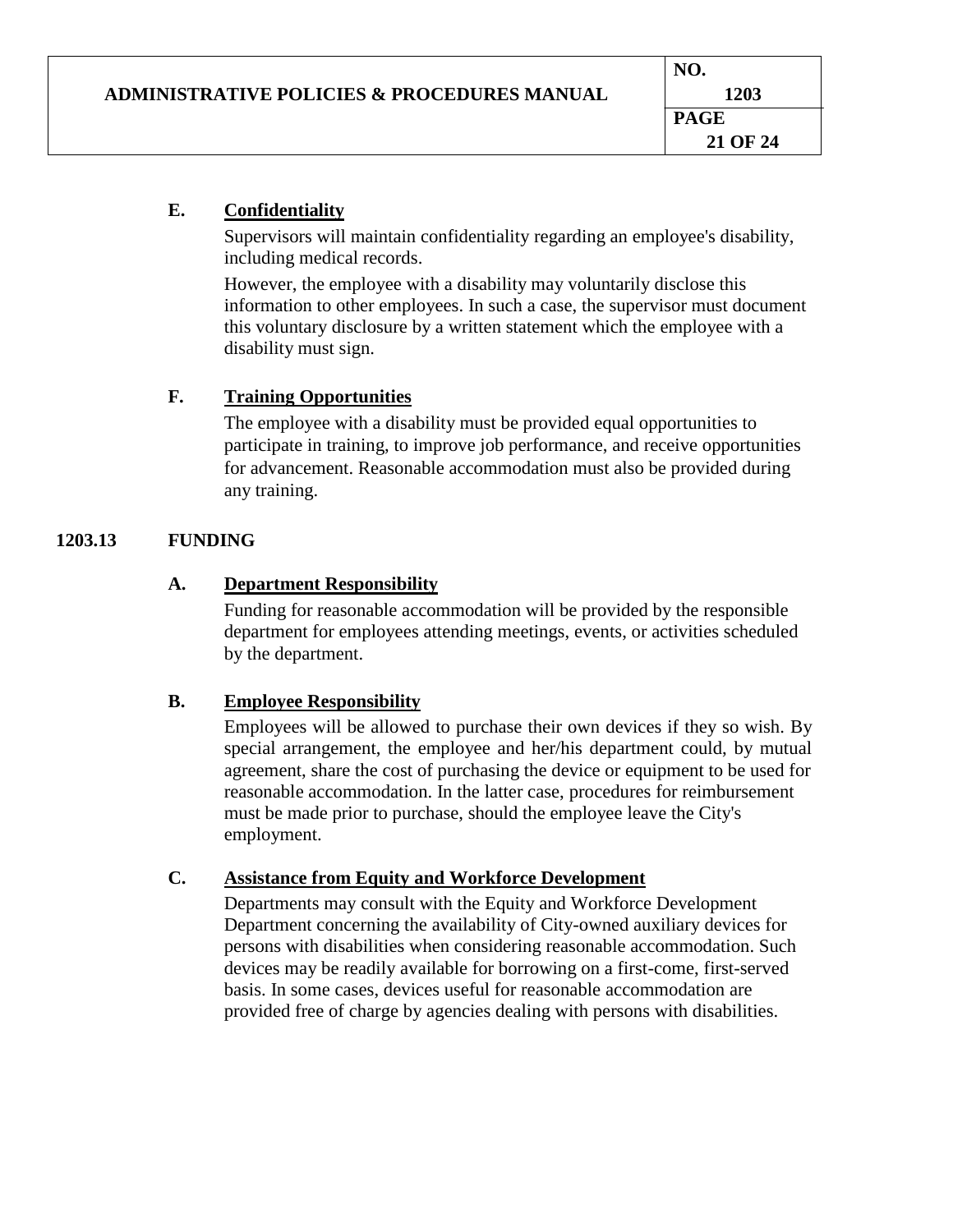|                                                        | NO.         |
|--------------------------------------------------------|-------------|
| <b>ADMINISTRATIVE POLICIES &amp; PROCEDURES MANUAL</b> | 1203        |
|                                                        | <b>PAGE</b> |
|                                                        | 22 OF 24    |
|                                                        |             |

# **D. Prohibition Against Additional Charges**

Departments must not impose additional charges upon persons with disabilities to cover the cost of effective communications, program modification, or access features, or impose additional burdens or requirements on persons with disabilities that they do not require of all other participants in the program.

## **E. Non-obligation for Personal Devices**

The City is not obligated to provide personal devices such as individually prescribed eyeglasses, wheelchairs, or services of a personal nature, such as assistance in eating or dressing. However, agencies with which the City has contractual agreements where such services are customarily provided are obligated to provide them.

# **1203.14 FILING A COMPLAINT OF DISCRIMINATION OR HARASSMENT BASED ON DISABILITIES**

# **A. Procedures for Employees**

Complaints regarding discrimination based on a disability or failure to provide reasonable accommodation may be filed on an informal or formal basis.

# **1. Informal Level**

- a. Complaints will be made orally or in writing to either the director of the employee's department or to the manager of the Equity and Workforce Development Department.
- b. The complainant or a third party filing the complaint on behalf of the employee with a disability must describe the alleged discriminatory action in sufficient detail, such as name, address, phone number of complainant, location, date and description of the problem.
- c. Alternative means of filing complaints such as personal interviews or tape recording will also be made available to employees with disabilities upon request.
- d. Complaints must be filed within 180 days of the alleged act(s) of discrimination.
- e. Within 15 working days of receiving the complaint, the department director or the manager of the Equity and Workforce Development Department will meet with the complainant to discuss the complaint and possible resolutions. Within 15 working days after the meeting, a response will be made in writing and where appropriate, in a format accessible to the complainant. The response will explain the position of the City and offer substantive resolution to the complaint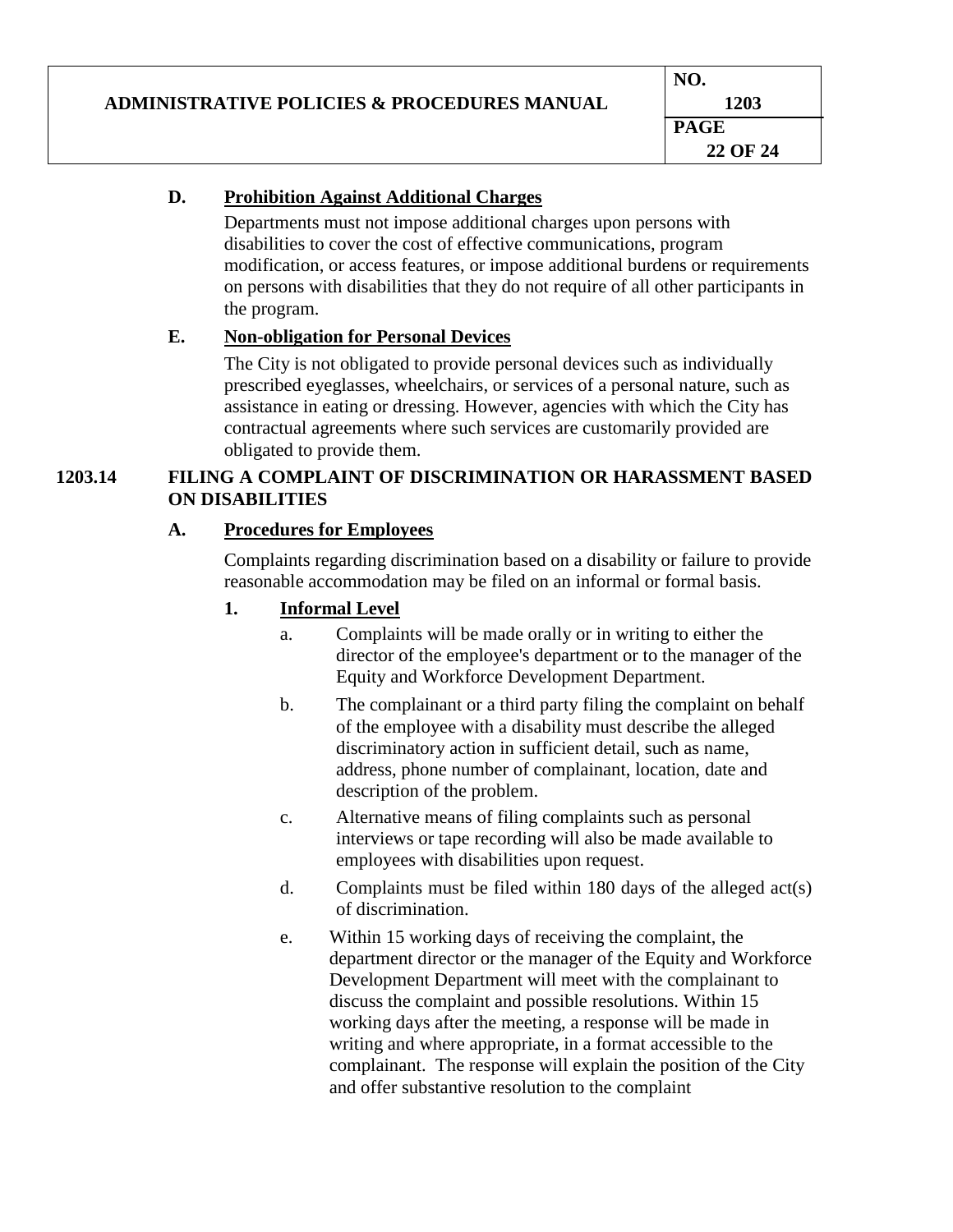# **ADMINISTRATIVE POLICIES & PROCEDURES MANUAL**

# **2. Formal Level**

- a. If the complaint is not resolved at the informal level and/or if the employee wishes to file a formal complaint, this may be done in accordance with the formal grievance procedure set forth in Section 710.08 of the Personnel Policies and Procedures Manual. In exception to this policy, complaints may be filed up to 180 days following the incident.
- b. Complaints of discrimination based on disability may also be made to other governmental agencies, such as the Florida Commission on Human Relations, the Equal Employment Opportunity Commission, and the Department of Justice.
- c. If a complaint is filed with one of these agencies, it may preclude filing the complaint at either the informal or formal levels described above.

# **B. Procedures for Applicants**

If an applicant wishes to make a complaint on the informal level she/he may discuss the matter with the manager of the Equity and Workforce Development Department or submit a complaint against the Human Resources Department or the hiring department, following the procedure outlined in the *Personnel Policies and Procedures Manual,* Section 702.02-D. The Equity and Workforce Development Department will make the information contained in the relevant sections of the manual available to the applicant upon request.

## **C. Procedures for Residents**

If a resident wishes to file a complaint on an informal level, s/he may discuss the matter with the responsible department director or with the manager of the Equity and Workforce Development Department. If the resident wishes to file a complaint at the formal level, s/he should discuss the matter with the appropriate Assistant City Manager.

# **1203.15 NON-RETALIATION**

- **A.** This policy prohibits retaliation, interference, or coercion against persons who file discrimination charges on behalf of themselves or on behalf of other persons with disabilities, or anyone who participates in an investigation, proceeding, or hearing regarding charges of discrimination. Such applicants, employees or residents will not be adversely affected in terms or conditions of employment or participation in any program, service, or activity, nor discriminated against or discharged because of the complaint.
- **B.** Any supervisor or employee who engages or attempts to engage in retaliation against an applicant or employee for filing such a complaint will be subject to disciplinary action up to and including termination.

# **1203.16 FORMS**

## **RA/1, RA/2, TA/1, TA/2**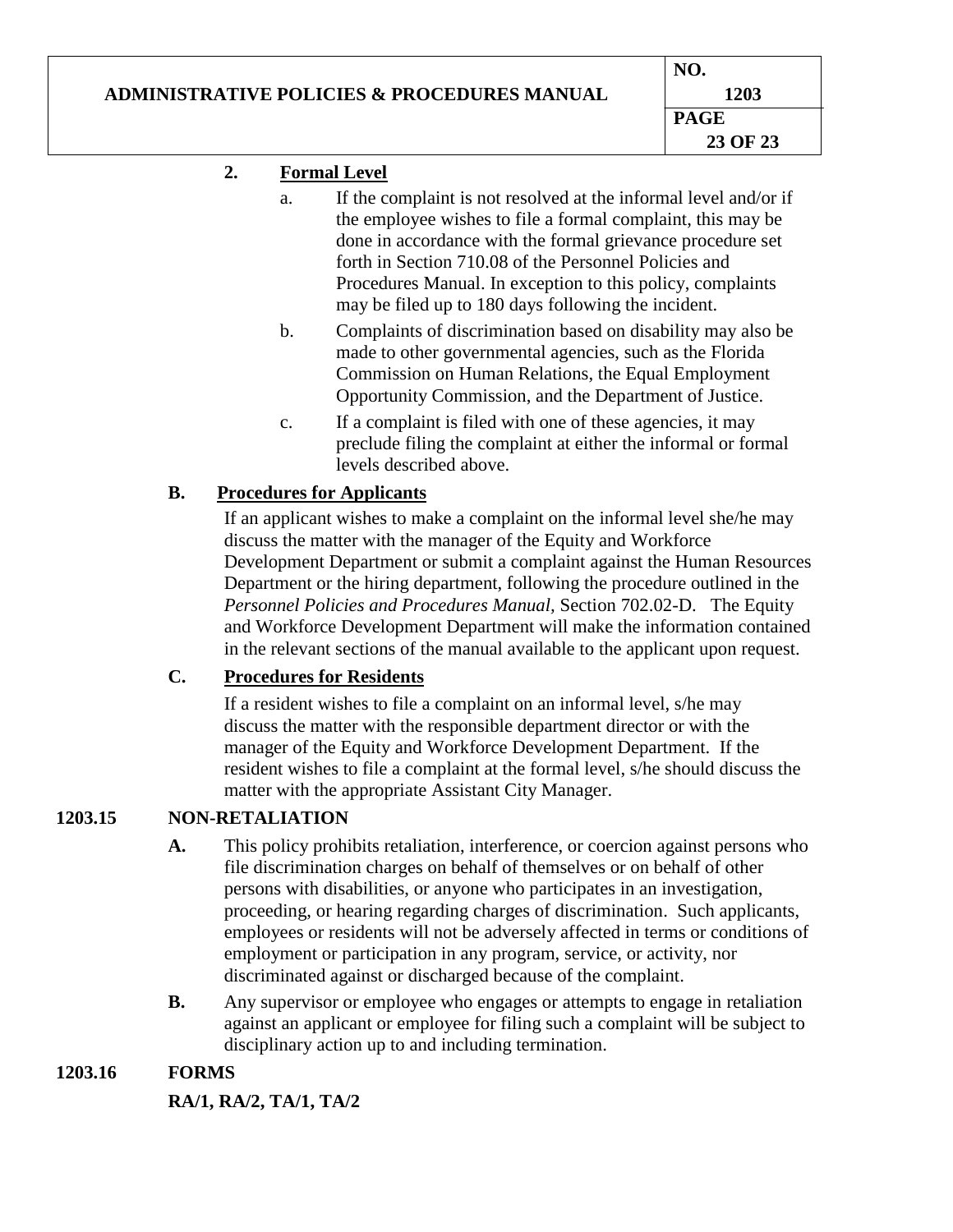# **CITY OF TALLAHASSEE REQUEST FOR REASONABLE ACCOMMODATION [Form RA/1]**

# [**This form may be used for requests from applicants, employees, and citizens]**

| <b>EMPLOYEES</b>                                                                           | <b>APPLICANTS</b>                                                                     | <b>CITIZENS</b>                 |
|--------------------------------------------------------------------------------------------|---------------------------------------------------------------------------------------|---------------------------------|
| Name:                                                                                      | Name:                                                                                 | Name:                           |
| Department:                                                                                | Position Applied for:                                                                 | Program/Service/Activity [PSA]: |
| Division/Unit:                                                                             | Date of Application:                                                                  | Department offering PSA:        |
| Title:                                                                                     |                                                                                       | Date of Request: ___________    |
| Date of Request: ____________                                                              | Date of Request: __________                                                           | Signature: ___________________  |
| Signature: _________________                                                               | Signature: __________________                                                         |                                 |
|                                                                                            |                                                                                       |                                 |
| Indicate in the spaces below the nature, purpose, and time of the requested accommodation. |                                                                                       |                                 |
|                                                                                            | REASON: [Please provide as much detail as possible, while protecting confidentiality] |                                 |
|                                                                                            |                                                                                       |                                 |
| <b>ACCOMMODATION REQUESTED:</b>                                                            |                                                                                       |                                 |
|                                                                                            |                                                                                       |                                 |
|                                                                                            |                                                                                       |                                 |
|                                                                                            |                                                                                       |                                 |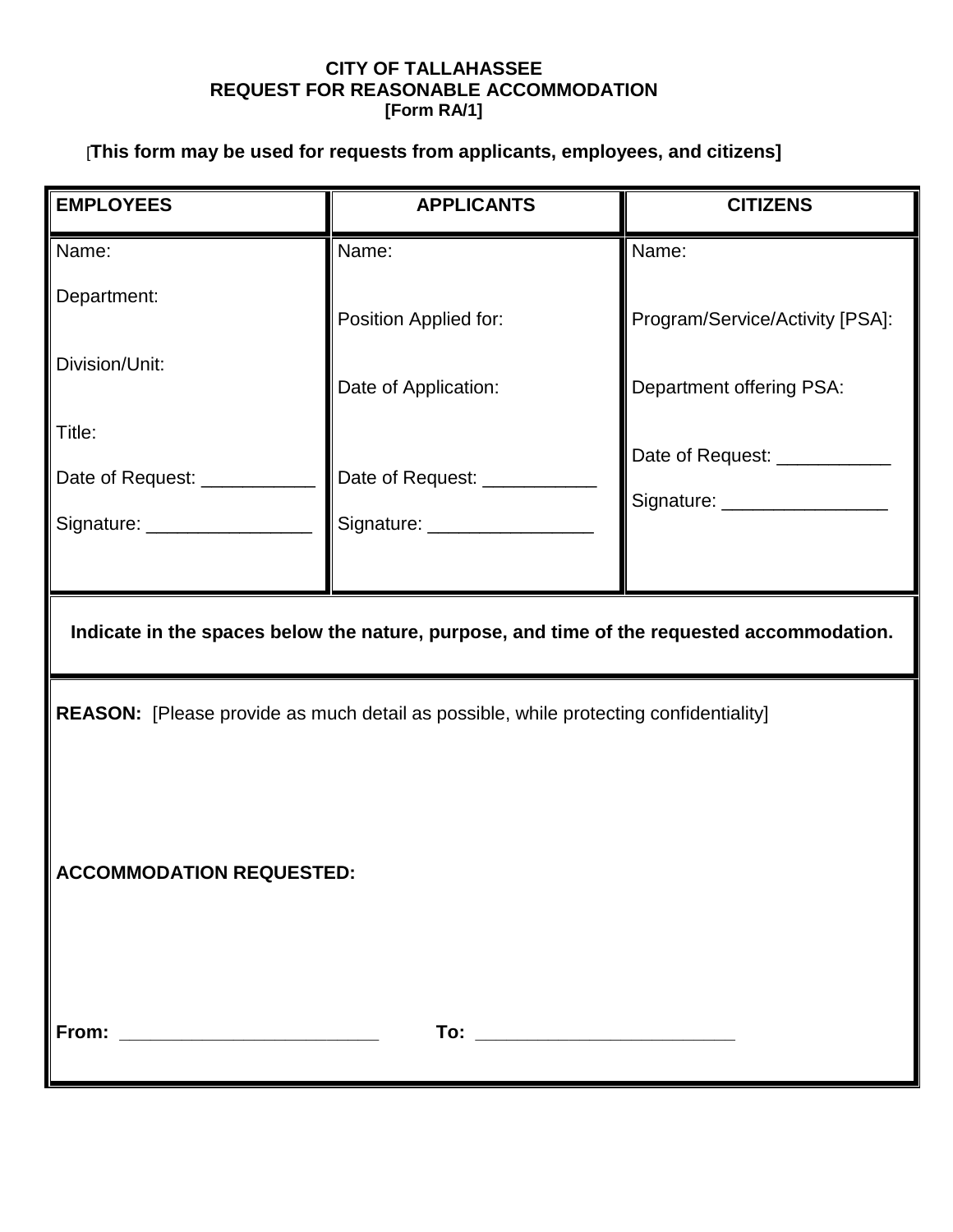### **CITY OF TALLAHASSEE REQUEST FOR REASONABLE ACCOMMODATION [Form RA/I, Page 2]**

**Department:** \_\_\_\_\_\_\_\_\_\_\_\_\_

**Person Responding to Request:** ` \_\_\_\_\_ **Phone:** \_\_

| <b>Accommodation Suggested by Medical</b><br><b>Professional or Employee</b> | <b>Department Response:</b>                   |
|------------------------------------------------------------------------------|-----------------------------------------------|
|                                                                              |                                               |
|                                                                              |                                               |
|                                                                              |                                               |
|                                                                              |                                               |
|                                                                              |                                               |
|                                                                              |                                               |
| <b>Accommodation Suggested by Department</b>                                 | <b>Response From Person With a Disability</b> |
|                                                                              |                                               |
|                                                                              |                                               |
|                                                                              |                                               |
|                                                                              |                                               |
|                                                                              |                                               |
|                                                                              |                                               |
|                                                                              |                                               |

# **Final Decision:** [Please describe in detail, using additional sheets if necessary]

Signature Date Date Date

 $\overline{\phantom{a}}$  $\overline{\phantom{a}}$  $\overline{\phantom{a}}$ 

**A copy of the completed form must be sent to the Equity and Workforce Development Deptment.**

\_\_\_\_\_\_\_\_\_\_\_\_\_\_\_\_\_\_\_\_\_\_\_\_\_\_\_\_\_\_\_\_\_\_\_\_\_\_\_\_\_\_\_\_\_\_\_\_\_\_\_\_\_\_\_\_\_\_\_\_\_\_\_\_\_\_\_\_\_\_\_\_\_\_\_\_\_\_\_\_\_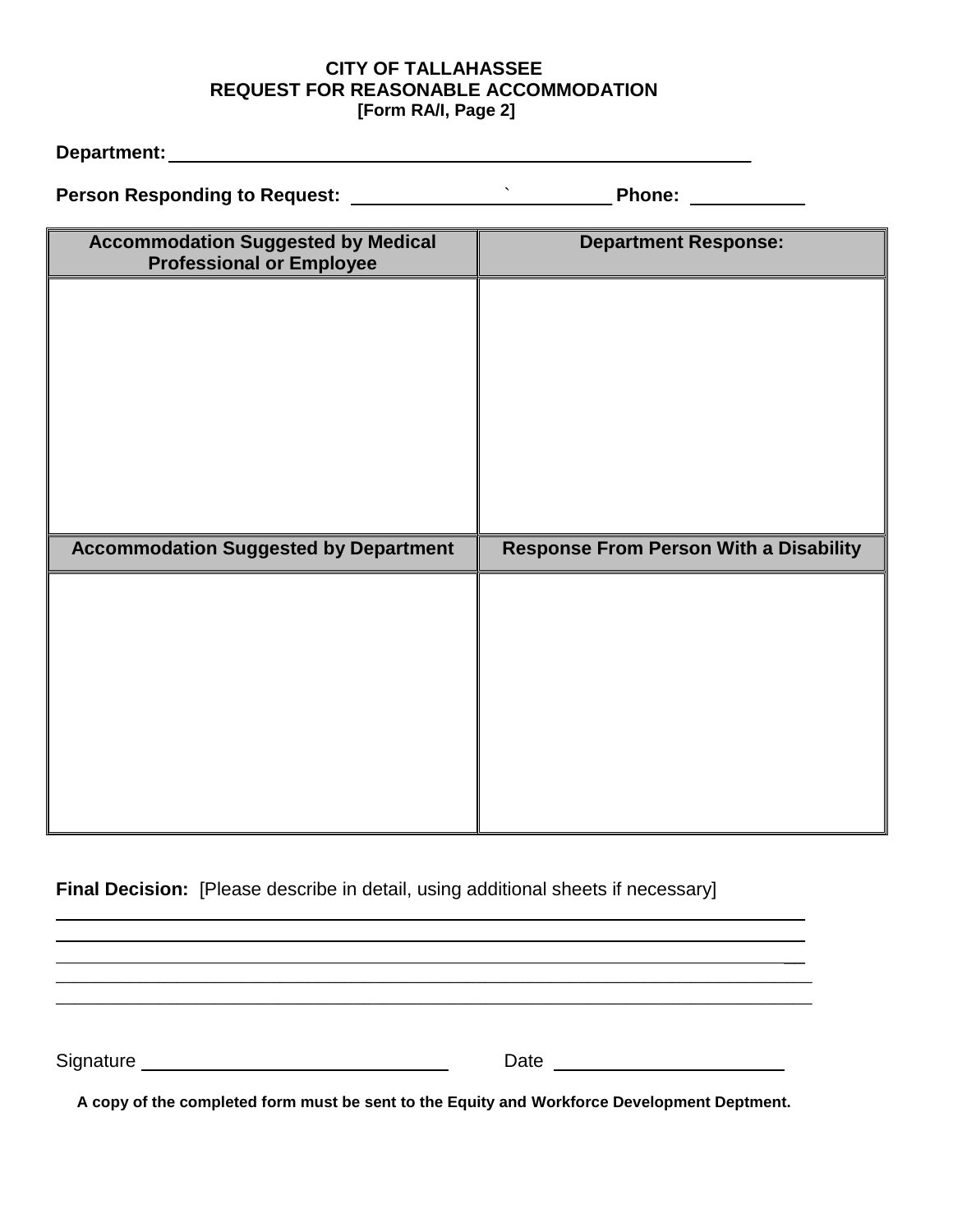## **CITY OF TALLAHASSEE MEDICAL DOCUMENTATION OF DISABILITY [RA/2 Cover]**

Name of Medical Professional: Address: \_\_\_\_\_\_\_\_\_\_\_\_\_\_\_\_\_\_\_\_\_\_\_

Dear Medical Professional:

 $\overline{a}$ 

The City of Tallahassee is committed to assisting employees who have medical conditions, which affect their ability to perform the essential functions of their jobs. We realize that medical conditions affect people in different ways, which require unique approaches to meeting their needs. We are seeking your assistance to determine effective ways to assist employees so that they can continue to be productive in their jobs.

The employee noted below has given permission for us to seek your input. Please complete the attached form and return to the person and address indicated below.

Thank you for your assistance.

Sincerely:

Name

Address

## **Authorization to Release Medical Information**

I authorize the release of medical information related to my ability to perform the essential functions of my job with the City of Tallahassee.

\_\_\_\_\_\_\_\_\_\_\_\_\_\_\_\_\_\_\_\_\_\_\_\_\_\_\_\_\_\_\_\_\_\_ \_\_\_\_\_\_\_\_\_\_\_\_\_\_\_\_\_\_

\_\_\_\_\_\_\_\_\_\_\_\_\_\_\_\_\_\_\_\_\_\_\_\_\_\_\_\_\_\_\_\_\_\_ \_\_\_\_\_\_\_\_\_\_\_\_\_\_\_\_\_\_

\_\_\_\_\_\_\_\_\_\_\_\_\_\_\_\_\_\_\_\_\_ \_\_\_\_\_\_\_\_\_\_\_\_\_\_\_\_\_\_\_\_\_\_\_\_

Print Name

**Signature** 

Date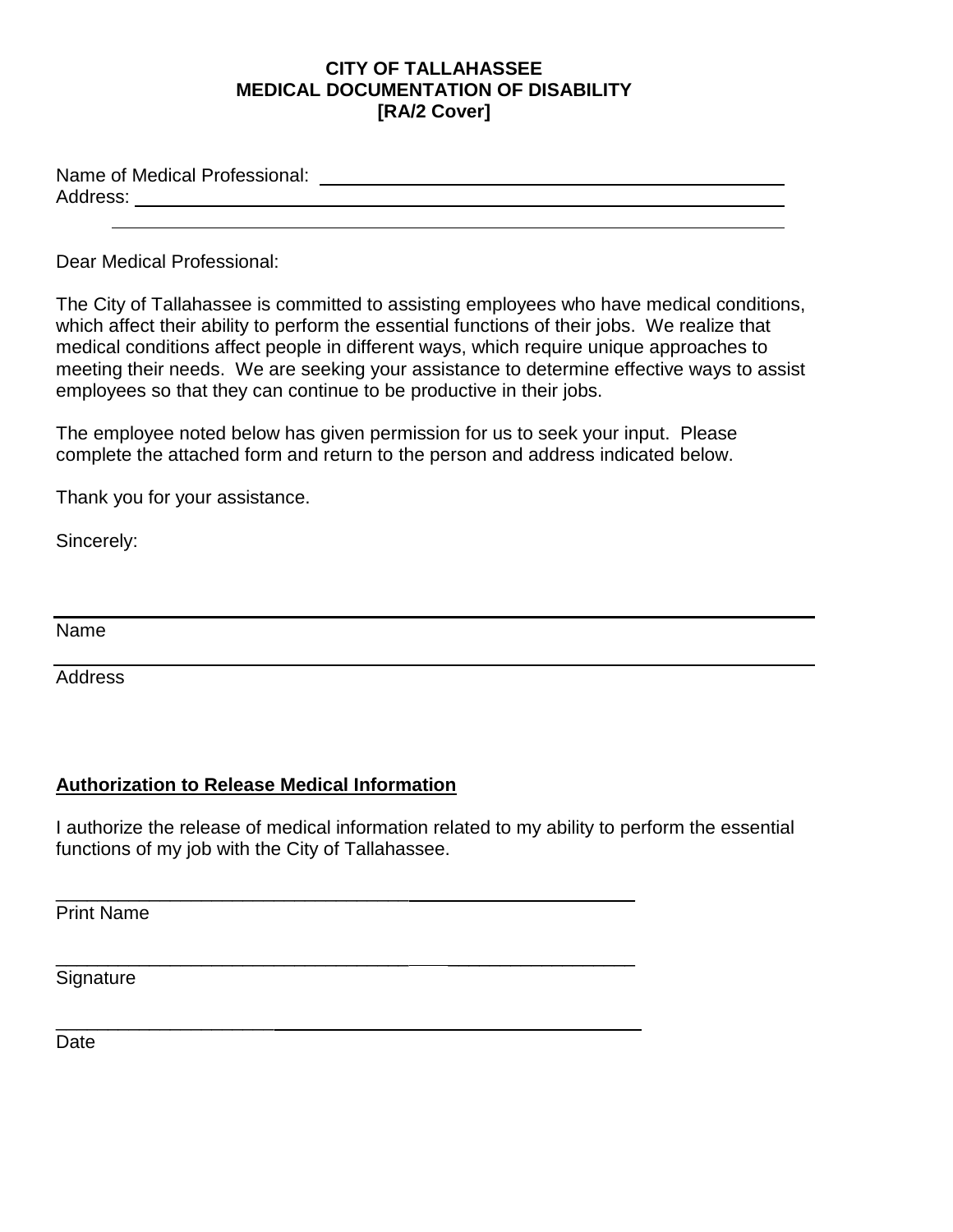# **CITY OF TALLAHASSEE REQUEST FOR MEDICAL INFORMATION [Form RA/2, Page 2]**

|                                                                                                                                                                                                                                                                                                                                                      | <b>Medical Professional:</b>                                                                                                                                     |
|------------------------------------------------------------------------------------------------------------------------------------------------------------------------------------------------------------------------------------------------------------------------------------------------------------------------------------------------------|------------------------------------------------------------------------------------------------------------------------------------------------------------------|
|                                                                                                                                                                                                                                                                                                                                                      | Address: _______________________________<br><u> 1989 - Johann Stein, mars an deutscher Stein und der Stein und der Stein und der Stein und der Stein und der</u> |
|                                                                                                                                                                                                                                                                                                                                                      |                                                                                                                                                                  |
| Physical or mental impairment example and the state of the state of the state of the state of the state of the<br>Please indicate the major life activity affected by the condition:                                                                                                                                                                 |                                                                                                                                                                  |
| Seeing<br>Climbing<br>Dexterity<br>Hearing<br>$\frac{1}{1}$<br>Walking<br>$\frac{1}{1}$<br>Lifting<br>$\frac{1}{1}$<br><b>Breathing</b><br>Pushing<br>$\overline{\phantom{a}}$<br>Pulling<br>Eating<br>Please indicate the limitations that the mitigated condition places on the individual's ability<br>to perform the specified job requirements. | Concentrating<br>Sitting<br>Sleeping<br>Coping<br>Other                                                                                                          |
|                                                                                                                                                                                                                                                                                                                                                      |                                                                                                                                                                  |
| Please indicate the expected duration of the condition on the individual's ability to perform<br>the specified job functions.<br>Please specify length of time<br>Temporary                                                                                                                                                                          |                                                                                                                                                                  |
|                                                                                                                                                                                                                                                                                                                                                      |                                                                                                                                                                  |
| Please provide any additional relevant information.                                                                                                                                                                                                                                                                                                  |                                                                                                                                                                  |
| A copy of the completed form must be sent to the Equity and Workforce Development Department                                                                                                                                                                                                                                                         |                                                                                                                                                                  |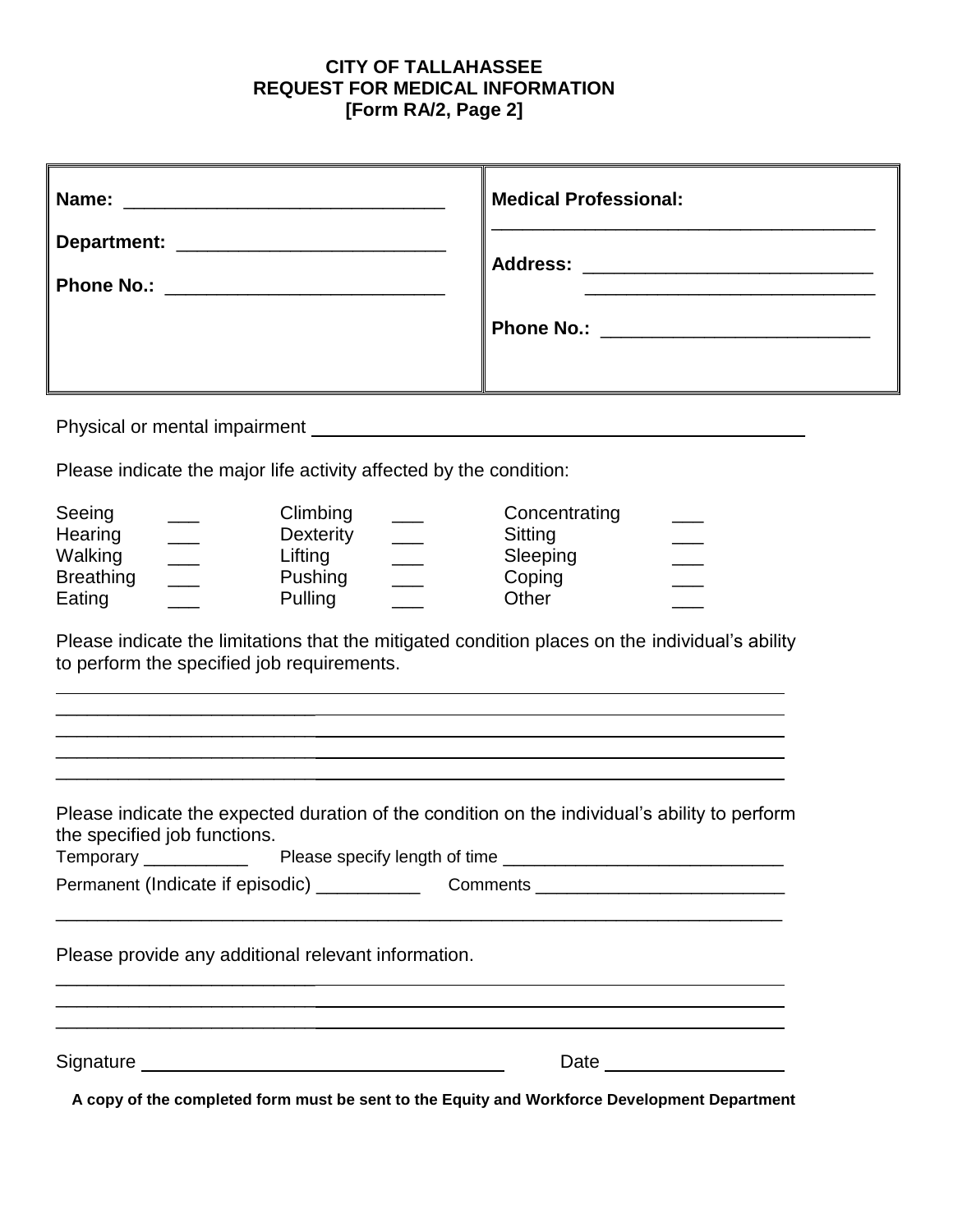# **CITY OF TALLAHASSEE EMPLOYEE REQUEST FOR ASSISTANCE WITH TEMPORARY MEDICAL CONDITION [Form TA/1]**

|                                                                                                                                                                                                                                      | Location _____________________                                                   |
|--------------------------------------------------------------------------------------------------------------------------------------------------------------------------------------------------------------------------------------|----------------------------------------------------------------------------------|
|                                                                                                                                                                                                                                      |                                                                                  |
| Please describe the temporary medical condition for which you need assistance.                                                                                                                                                       |                                                                                  |
|                                                                                                                                                                                                                                      |                                                                                  |
| ,我们也不会有什么。""我们的人,我们也不会有什么?""我们的人,我们也不会有什么?""我们的人,我们也不会有什么?""我们的人,我们也不会有什么?""我们的人                                                                                                                                                     | <u> 1989 - Johann Stoff, amerikansk politiker (d. 1989)</u>                      |
|                                                                                                                                                                                                                                      | Please indicate the assistance which you are requesting. _______________________ |
|                                                                                                                                                                                                                                      |                                                                                  |
|                                                                                                                                                                                                                                      |                                                                                  |
|                                                                                                                                                                                                                                      | <u> 1989 - Jan Salaman Salaman (j. 1989)</u>                                     |
|                                                                                                                                                                                                                                      |                                                                                  |
|                                                                                                                                                                                                                                      |                                                                                  |
|                                                                                                                                                                                                                                      |                                                                                  |
| Describe final assistance. <u>Contract and the set of the set of the set of the set of the set of the set of the set of the set of the set of the set of the set of the set of the set of the set of the set of the set of the s</u> |                                                                                  |
|                                                                                                                                                                                                                                      |                                                                                  |
|                                                                                                                                                                                                                                      |                                                                                  |
|                                                                                                                                                                                                                                      | Date ______________                                                              |
|                                                                                                                                                                                                                                      | Date                                                                             |

**A copy of the completed form must be sent to the Equity and Workforce Development Department**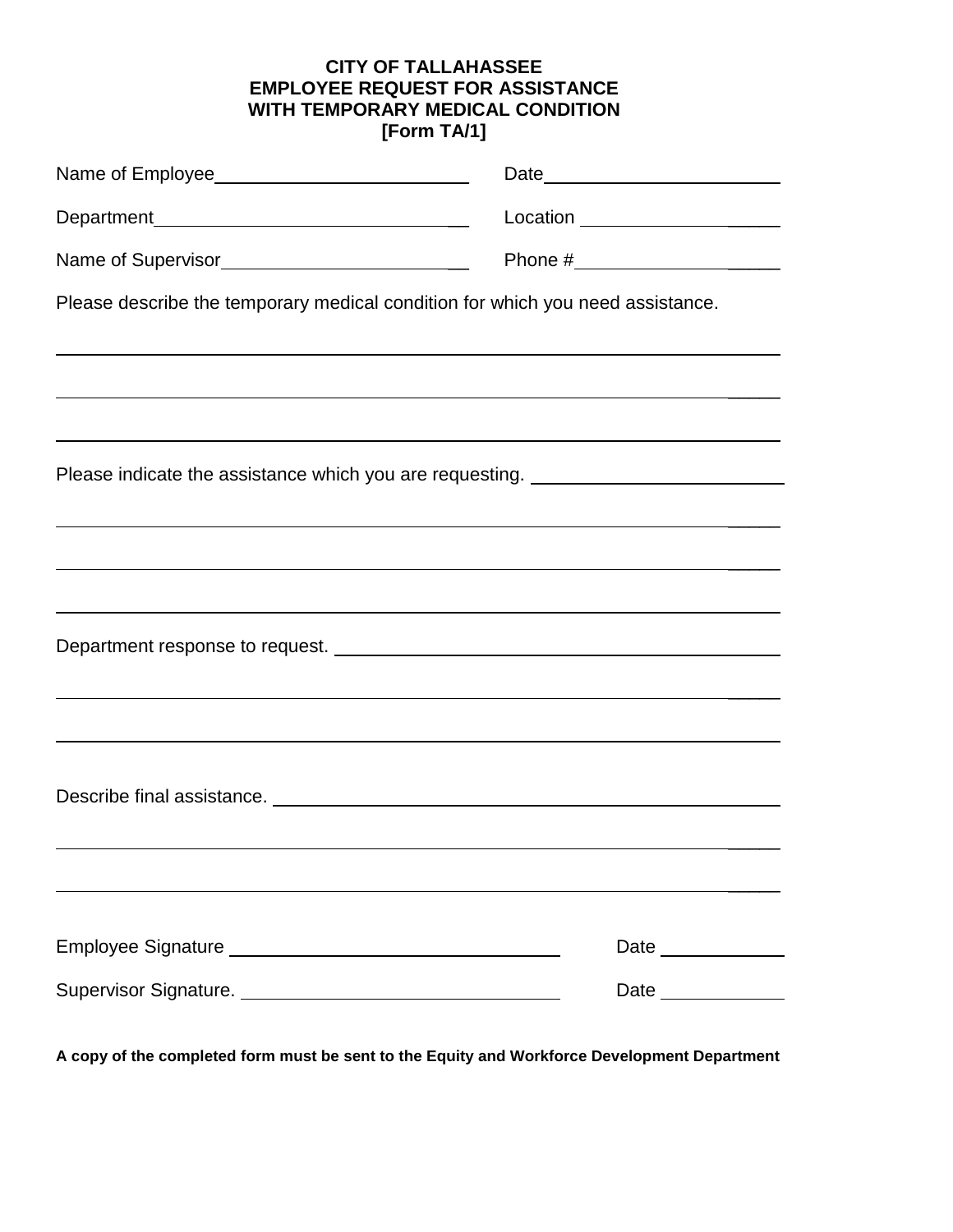### **CITY OF TALLAHASSEE DOCUMENTATION OF MEDICAL CONDITION [TA/2 Cover]**

Name of Medical Professional

Address

Dear Medical Professional:

The City of Tallahassee is committed to assisting employees who have medical conditions which affect their ability to perform the essential functions of their jobs. We realize that medical conditions affect people in different ways which require unique approaches to meeting their needs. We are seeking your assistance to determine effective ways to assist employees so that they can continue to be productive in their jobs.

The employee noted below has given permission for us to seek your input. Please complete the attached form and return to the person and address indicated below. Thank you for your assistance.

Sincerely:

Name

**Address** 

Authorization to Release Medical Information

I authorize the release of medical information related to my ability to perform the essential functions of my job with the City of Tallahassee.

Print Name

Signature

\_

Date: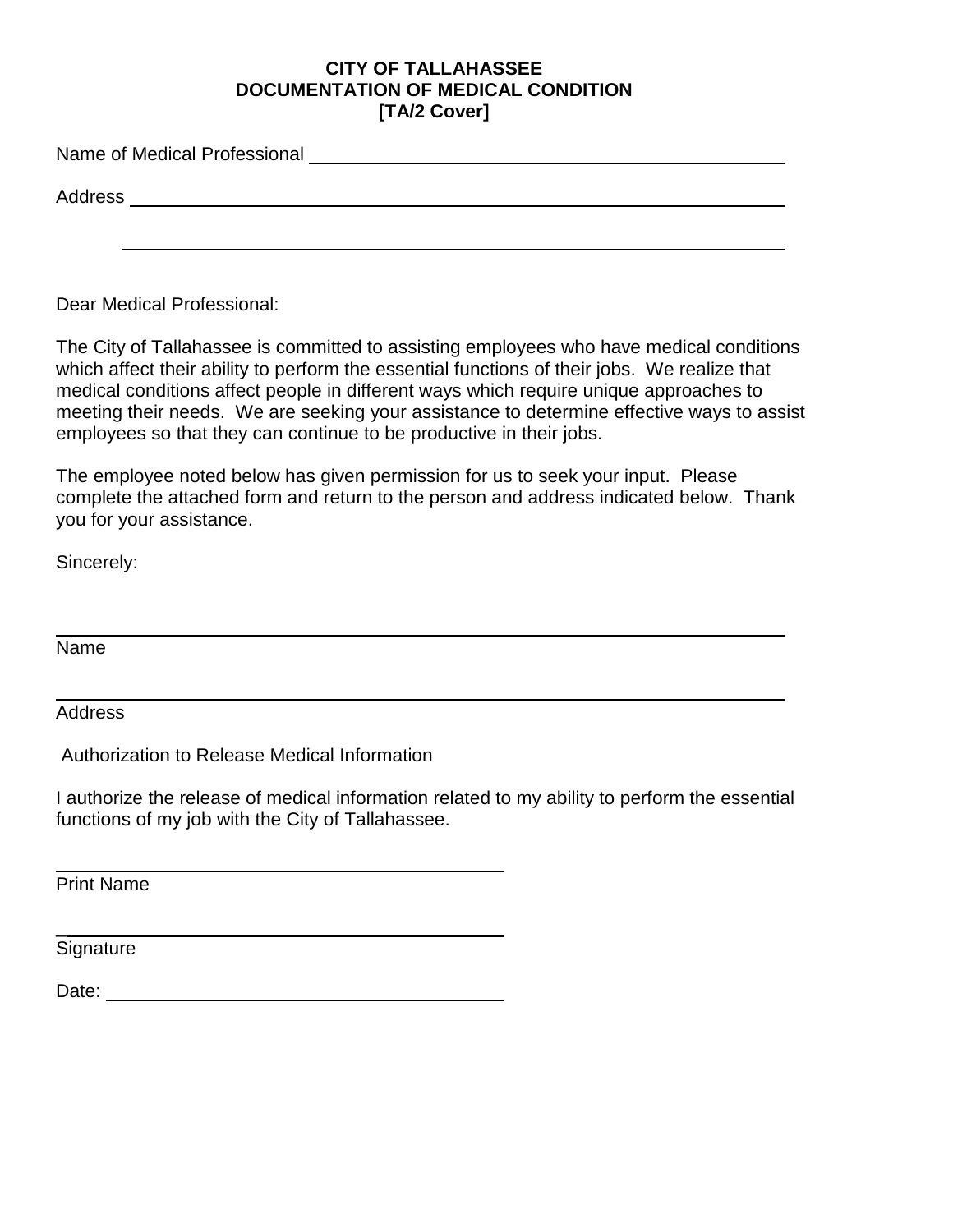# **CITY OF TALLAHASSEE REQUEST FOR MEDICAL INFORMATION EMPLOYEES WITH TEMPORARY MEDICAL CONDITIONS [Form TA-2, Page 2]**

| Please describe the temporary physical or mental impairment ____________________                                                                |  |
|-------------------------------------------------------------------------------------------------------------------------------------------------|--|
| ,我们也不能会有一个人的事情。""我们的人们是不是我们的人,我们也不能会有一个人的人,我们也不能会有一个人的人,我们也不能会有一个人的人,我们也不能会有一个人的人                                                               |  |
|                                                                                                                                                 |  |
|                                                                                                                                                 |  |
| Please indicate the work limitations caused by the temporary medical condition: ______                                                          |  |
| ,我们也不会有一个人的人,我们也不会有一个人的人,我们也不会有一个人的人,我们也不会有一个人的人,我们也不会有一个人的人。""我们的人,我们也不会有一个人的人,我                                                               |  |
| ,我们也不会有什么。""我们的人,我们也不会有什么?""我们的人,我们也不会有什么?""我们的人,我们也不会有什么?""我们的人,我们也不会有什么?""我们的人                                                                |  |
| Please indicate a date on which the employee can return to full capacity work assignment:                                                       |  |
| <u> 1989 - Johann Stoff, amerikansk politiker (d. 1989)</u><br>Please provide any additional relevant information: ____________________________ |  |
| ,我们也不会有什么。""我们的人,我们也不会有什么?""我们的人,我们也不会有什么?""我们的人,我们也不会有什么?""我们的人,我们也不会有什么?""我们的人                                                                |  |
| ,我们也不会有什么。""我们的人,我们也不会有什么?""我们的人,我们也不会有什么?""我们的人,我们也不会有什么?""我们的人,我们也不会有什么?""我们的人                                                                |  |
|                                                                                                                                                 |  |
| Address                                                                                                                                         |  |
|                                                                                                                                                 |  |
|                                                                                                                                                 |  |
| Date ___________                                                                                                                                |  |

**A copy of the completed form must be sent to the Equity and Workforce Development Department**